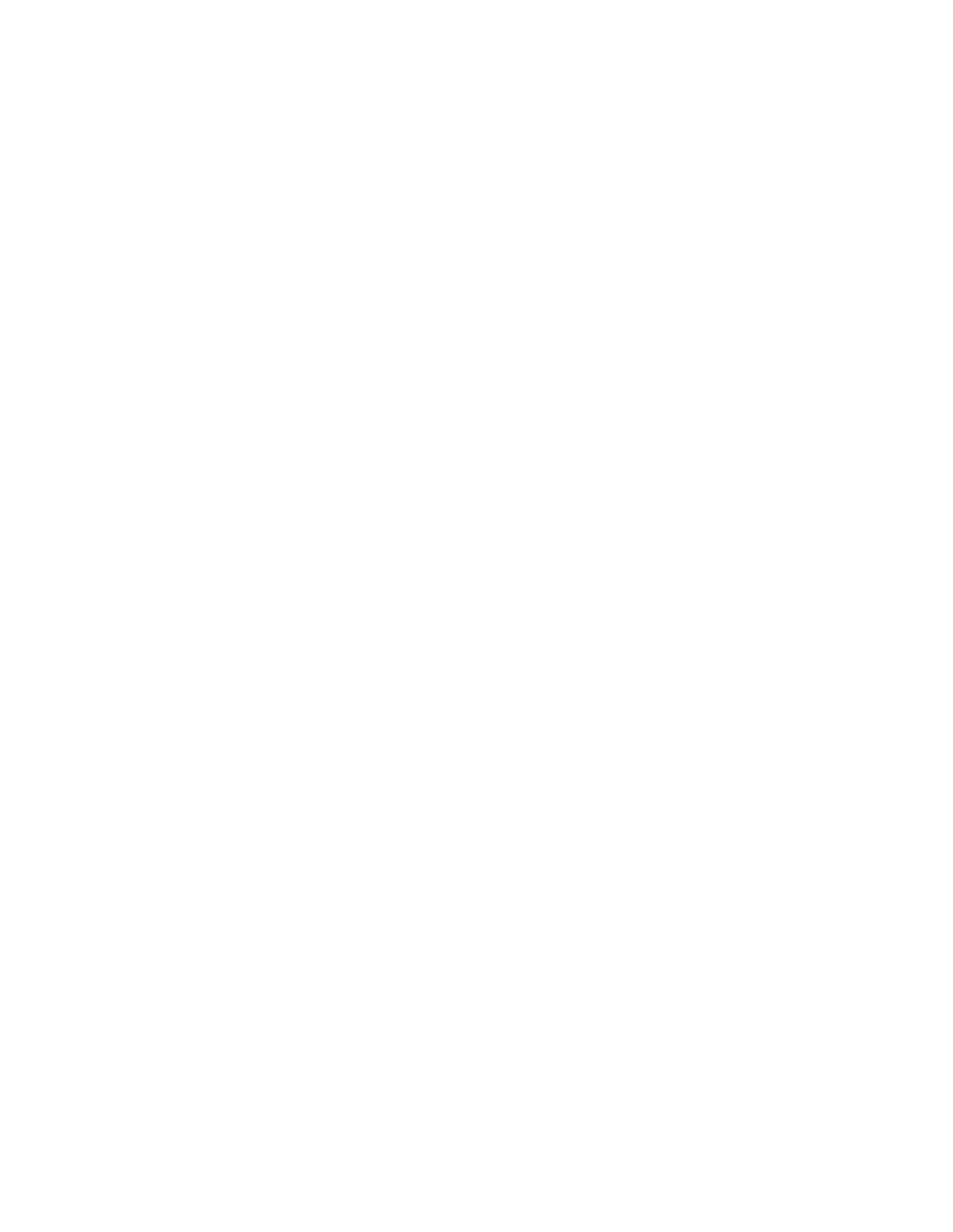

### **CITY OF ATLANTA**

City Auditor's Office Leslie Ward, City Auditor 404.330.6452

### *Why We Did This Audit*

We undertook this audit because past management letters issued by the city's external auditors identified issues with the cash pool, including lack of procedures to ensure accurate and timely recording of transactions, and transparency of cash pool activity.

In December 2008, the department of finance and department of watershed management executed a Memorandum of Understanding for the general fund to repay watershed for \$116M spent to cover fund deficits and to finance the new public safety headquarters.

### *What We Recommended*

To ensure complete, timely and accurate recording of transactions the chief financial officer should:

- evaluate classification of nonparticipating funds and document criteria prohibiting inclusion in the cash pool; place funds without restrictions in the cash pool
- ensure that departments responsible for the remaining nonparticipant funds reimburse the cash pool promptly for expenses
- add three airport bank accounts into the cash pool and evaluate the need for maintaining \$1.5 million balances in two of these accounts

and the controller should:

• implement a review of formulas used in the year-end true up calculation to ensure the accurate calculation and recording of interest to participating funds.

For more information regarding this report, please contact Damien Berahzer at 404.330.6806 or dberahzer@atlantaga.gov

# *Performance Audit:* **Cash Pool**

### *What We Found*

The effectiveness of the city's cash management is limited by the exclusion of 107 funds from participation in the cash pool. Lack of participation increases cash management transaction and opportunity costs, as more transactions are required and less pooled money is available for investment.

Nearly all of the non-participating funds are bond, tax allocation district and grant funds. The basis for excluding funds from the cash pool is unclear, and finance staff lacks documentation or institutional knowledge to support individual fund restrictions. We reviewed tax allocation district legislation but identified no restrictions that would prevent their participation in the cash pool, and state law explicitly permits municipalities to invest tax allocation district proceeds in the same manner as other funds.

In addition, 17 bank accounts associated with the 29 participating funds are excluded from cash pool participation. We reviewed documents related to five accounts containing over 94% of the combined balance and concluded that the exclusion was warranted for two of the five.

Non-participating funds have been slow to reimburse the cash pool. In December 2012, non-participants owed the cash pool nearly \$60 million. While the balance owed was down to about \$10 million in May 2013, delays in reimbursements reduce the cash available for city operations and for investing.

The controls in place to identify material errors in cash pool accounting are effective. We examined the review and analysis of cash pool balances posted to the city's financial records monthly, and we found no errors in the variance analysis. Spreadsheet errors, however, led to misallocation among participating funds of 2.3% of the cash pool interest earned in fiscal year 2012. The general fund received about \$22,300 less in interest than it should have earned.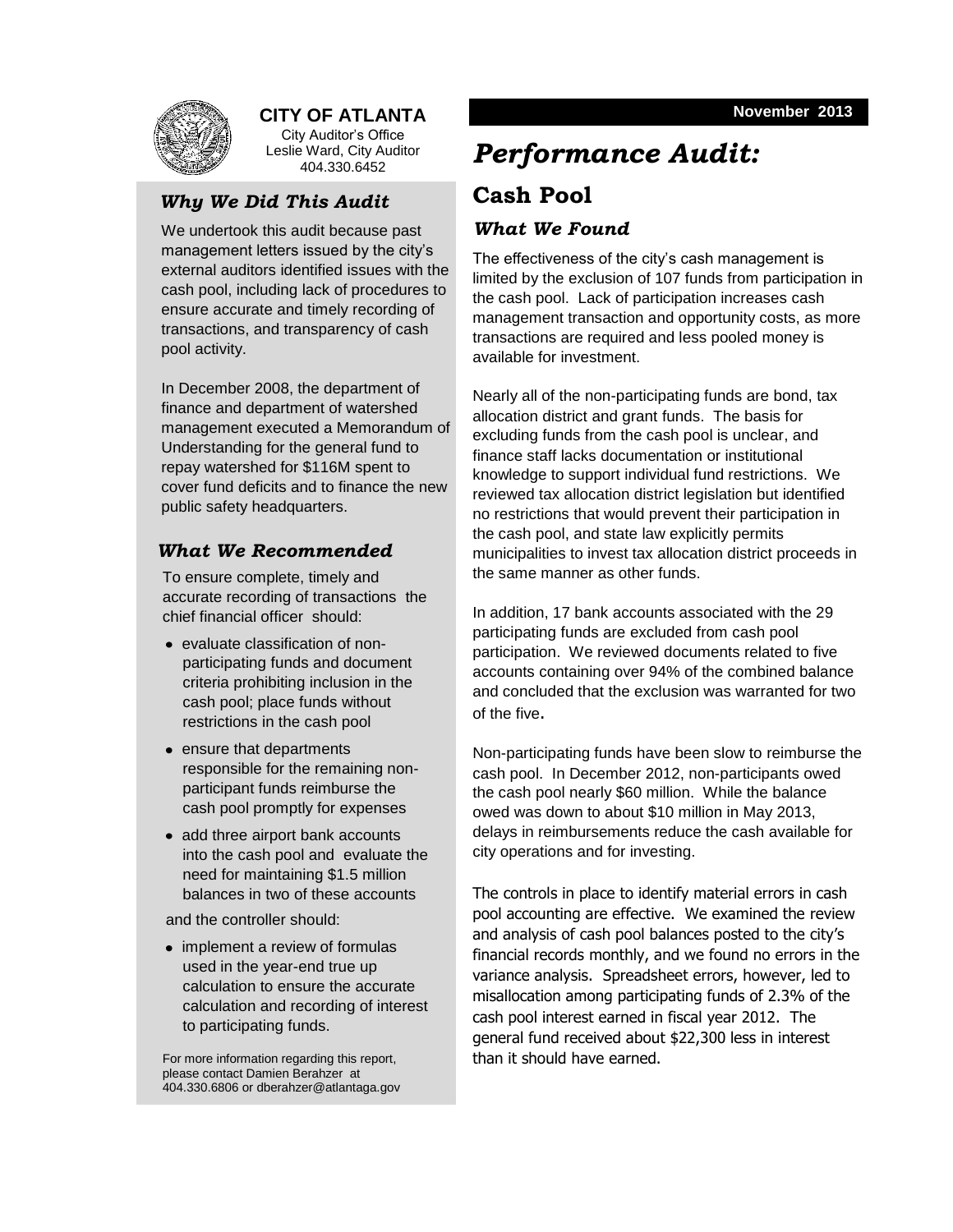## **Management Responses to Audit Recommendations**

| <b>Summary of Management Responses</b>                         |                                                                                                                                                                                                                                                                                                                                                                                                                                                                                                                                                                                                                                                                                                                                                                                                                                                                                |                           |  |
|----------------------------------------------------------------|--------------------------------------------------------------------------------------------------------------------------------------------------------------------------------------------------------------------------------------------------------------------------------------------------------------------------------------------------------------------------------------------------------------------------------------------------------------------------------------------------------------------------------------------------------------------------------------------------------------------------------------------------------------------------------------------------------------------------------------------------------------------------------------------------------------------------------------------------------------------------------|---------------------------|--|
| <b>Recommendation #1:</b>                                      | The chief financial officer should evaluate the classification of non-<br>participating funds and document the specific criteria prohibiting each<br>fund's inclusion in the cash pool. Funds without restrictions should be<br>reclassified as cash pool participants.                                                                                                                                                                                                                                                                                                                                                                                                                                                                                                                                                                                                        |                           |  |
| <b>Response &amp; Proposed</b><br>Action:                      | The City of Atlanta Department of Finance agrees with this<br>recommendation. The City of Atlanta Office of Treasury will review all<br>107 non- participating funds and determine the validity of such<br>classification. The Treasury Office will also update policies and<br>procedures to include guidelines on classification of funds as a cash<br>pool participant.                                                                                                                                                                                                                                                                                                                                                                                                                                                                                                     | Agree                     |  |
| Timeframe:                                                     | April 2014                                                                                                                                                                                                                                                                                                                                                                                                                                                                                                                                                                                                                                                                                                                                                                                                                                                                     |                           |  |
| <b>Recommendation #2:</b>                                      | The chief financial officer should also ensure that departments responsible<br>for the remaining non-participant funds reimburse the cash pool promptly<br>for expenses.                                                                                                                                                                                                                                                                                                                                                                                                                                                                                                                                                                                                                                                                                                       |                           |  |
| <b>Response &amp; Proposed</b><br><b>Action:</b><br>Timeframe: | The City of Atlanta Department of Finance believes the onus of<br>making timely payments to cash pool rests with the individual<br>departments owing money to cash pool. Currently there is monthly<br>reporting provided by General Accounting Department to owners of<br>all non- participating funds providing detailed information on the<br>aging and nature of expenses. The Treasury Department<br>recommends incorporating practices of accountability. After three<br>months, notification of delinquent cash pool reimbursements will be<br>sent to City Commissioners. The subsequent month, Treasury will<br>initiate an automatic transfer with the exception of cases where there<br>is a dispute. The Controller's Office will work with departments<br>directly to resolve such matters so as to enable prompt<br>reimbursement to cash pool.<br>February 2014 | <b>Partially</b><br>Agree |  |
| <b>Recommendation #3:</b>                                      | The chief financial officer should add the Airport Revenue Depository,<br>Airport Parking Depository and Airport EMS bank accounts into the cash<br>pool structure. The chief financial officer should also evaluate the need for<br>maintaining \$1.5 million balances in the Airport Revenue Depository and<br><b>Airport Parking Depository bank accounts.</b>                                                                                                                                                                                                                                                                                                                                                                                                                                                                                                              |                           |  |
| <b>Response &amp; Proposed</b><br>Action:                      | The City of Atlanta Department of Finance agrees with this<br>recommendation. The Treasury Office will initiate converting the<br>Airport Revenue Depository, Airport Parking Depository and Airport<br>EMS bank accounts as ZBA accounts to ensure automatic "sweeping"<br>of funds to cash pool.                                                                                                                                                                                                                                                                                                                                                                                                                                                                                                                                                                             | Agree                     |  |
| Timeframe:                                                     | December 2013                                                                                                                                                                                                                                                                                                                                                                                                                                                                                                                                                                                                                                                                                                                                                                                                                                                                  |                           |  |
| <b>Recommendation #4:</b>                                      | The controller should implement a review of formulas used in the year-end<br>true up calculation to ensure the accurate calculation and recording of<br>interest to participating funds.                                                                                                                                                                                                                                                                                                                                                                                                                                                                                                                                                                                                                                                                                       |                           |  |
| <b>Response &amp; Proposed</b><br><b>Action:</b>               | The City of Atlanta Controller's Office agrees to implement a peer<br>review process to ensure the accurate calculation of year-end interest<br>to participating funds.                                                                                                                                                                                                                                                                                                                                                                                                                                                                                                                                                                                                                                                                                                        | Agree                     |  |
| Timeframe:                                                     | <b>June 2014</b>                                                                                                                                                                                                                                                                                                                                                                                                                                                                                                                                                                                                                                                                                                                                                                                                                                                               |                           |  |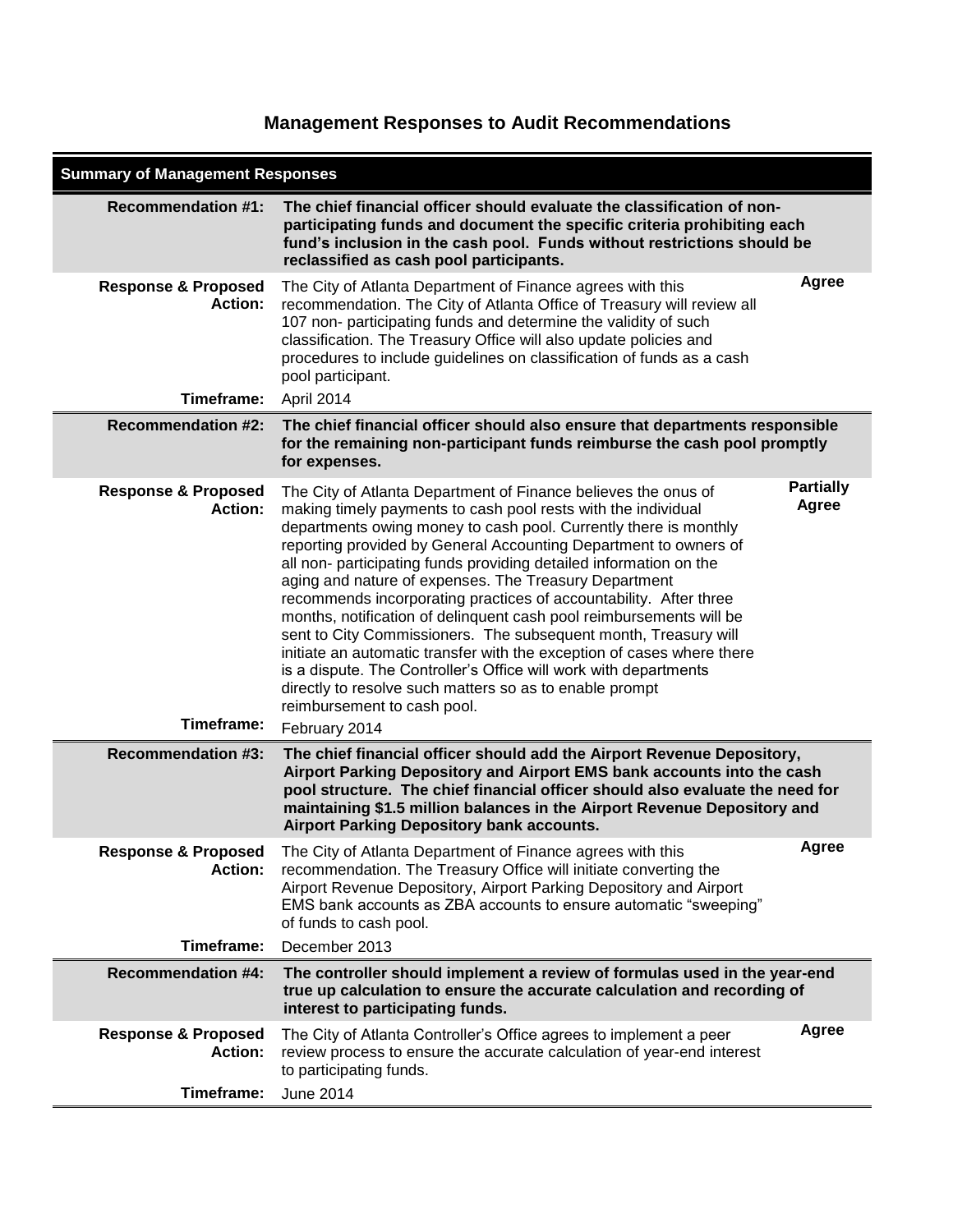

**LESLIE WARD** City Auditor lward1@atlantaga.gov

**AMANDA NOBLE** Deputy City Auditor anoble@atlantaga.gov **CITY AUDITOR'S OFFICE**

68 MITCHELL STREET SW, SUITE 12100 ATLANTA, GEORGIA 30303-0312 (404) 330-6452 FAX: (404) 658-6077

**AUDIT COMMITTEE** Fred Williams, CPA, Chair Donald T. Penovi, CPA, Vice Chair Marion Cameron, CPA C.O. Hollis, Jr., CPA, CIA **Ex-Officio:** Mayor Kasim Reed

November 4, 2013

Honorable Mayor and Members of the City Council:

We undertook this audit because past management letters issued by the city's external auditors identified issues with the cash pool, including lack of procedures to ensure accurate and timely recording of transactions, and transparency of cash pool activity. In addition, in December 2008, the department of finance and department of watershed management executed a Memorandum of Understanding for the general fund to repay watershed for \$116M spent to cover funds deficits and to finance the new public safety headquarters.

As of October 2013, 107 funds are excluded from participating in the cash pool with bond, tax allocation district, and grant funds making up 96 of the non-participating funds. The basis for excluding funds from the cash pool is unclear. Finance lacks documentation or institutional knowledge to support individual fund restrictions. In addition, 17 bank accounts associated with participating funds are currently excluded from cash pool participation. Further, non-participating funds have been slow to reimburse the cash pool. As of December 2012 non-participants owed the cash pool nearly \$60 million. The balance owed was down to about \$10 million in May 2013.

Lack of cash pool participation increases transaction and opportunity costs, as more transactions are required and less pooled money is available for investment. Delays in reimbursements reduce the cash available for city operations and for investing.

The Department of Finance agreed with three of the four recommendations we issued; the department partially agreed with the remaining recommendation. The department agreed with the three recommendations focused on completeness of cash pool participation and accuracy of interest calculation to cash pool participants. The finance department partially agreed with our recommendation requiring departments responsible for non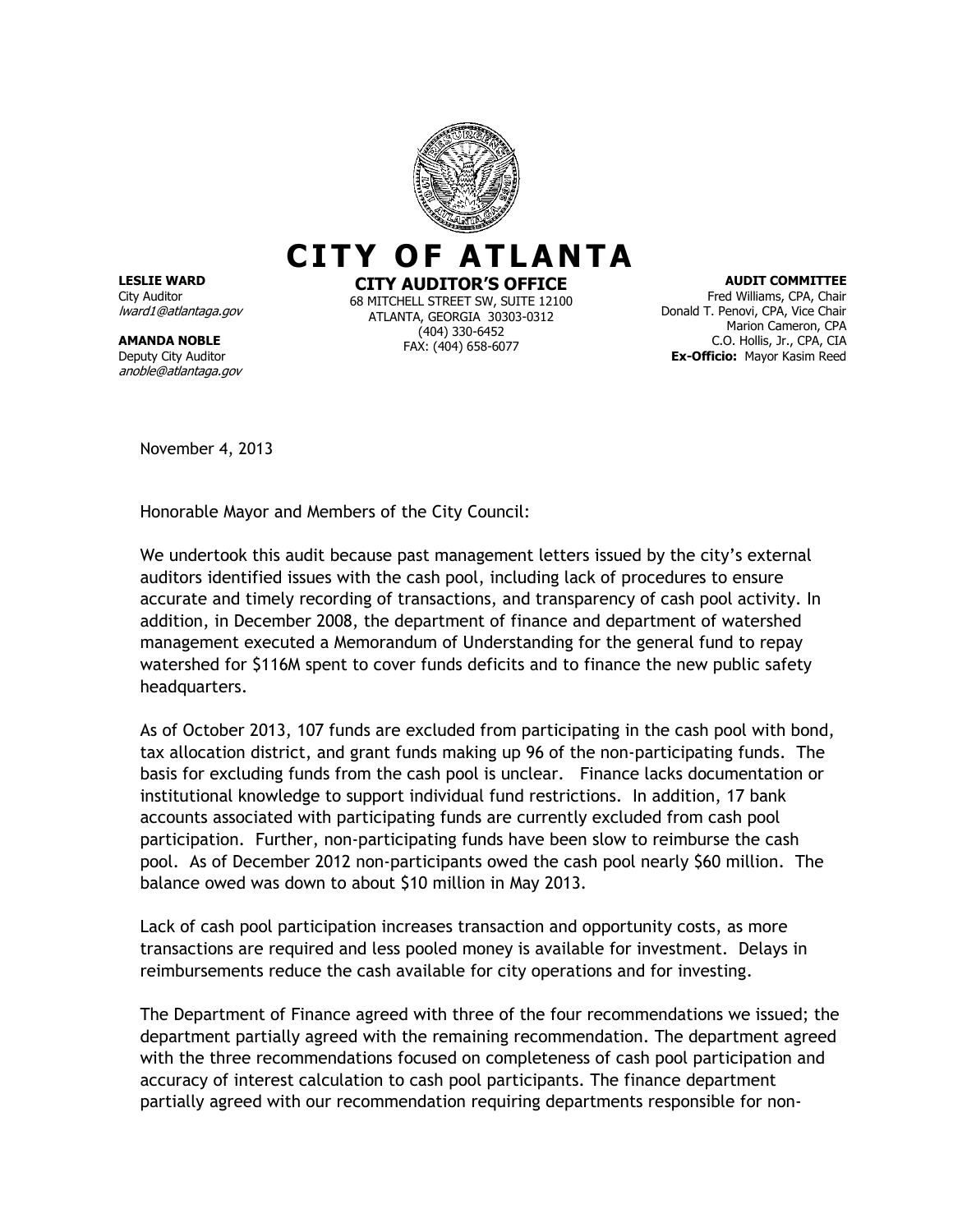participant funds reimburse the cash pool promptly for expenses. The department plans to institute a four month notification of required reimbursements to departments. After the four month notification, the treasury division will automatically transfer, with the exception of disputed expenses, to clear the delinquent reimbursement. The Audit Committee has reviewed this report and is releasing it in accordance with Article 2, Chapter 6 of the City Charter. We appreciate the courtesy and cooperation of city staff throughout the audit. The team for this project was.

Istillad

FALL Williams

Leslie Ward **Fred Williams** City Auditor **Audit Committee Chair Audit Committee Chair**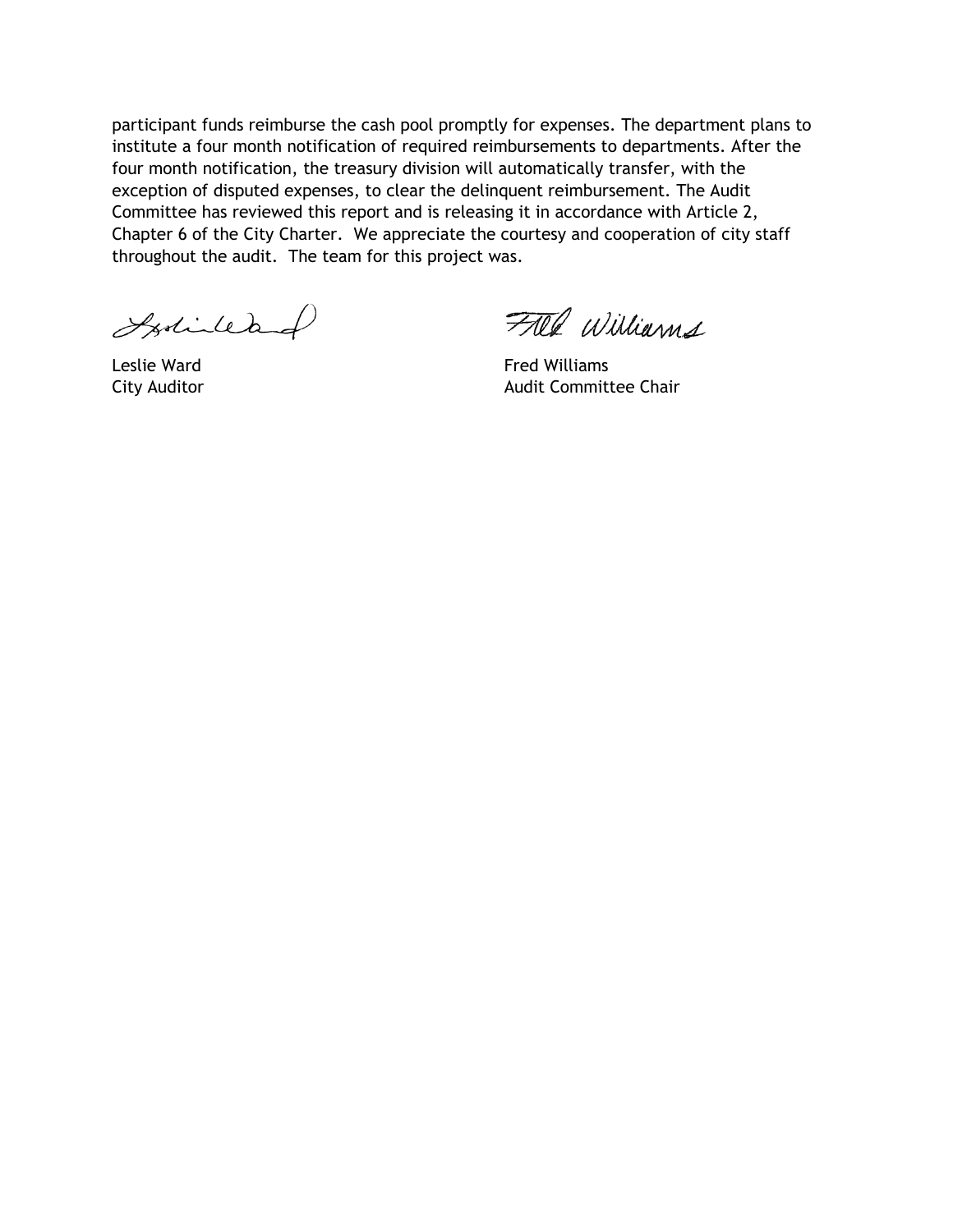# **Cash Pool**

# Table of Contents

| Lack of Participation Increases Transaction and Opportunity Costs  8          |
|-------------------------------------------------------------------------------|
| Some Bank Accounts of Participating Funds Are Excluded From the Cash Pool  10 |
|                                                                               |
| Spreadsheet Errors Allowed Misallocation of Interest among Funds  12          |
| Month-to-Month Variance Analysis Functioned as an Effective Control  14       |
|                                                                               |
|                                                                               |
| Appendix A Management Review and Response to Audit Recommendations 19         |

# List of Exhibits

| Exhibit 6: Total Account Balances in Participating Funds Excluded  11 |  |
|-----------------------------------------------------------------------|--|
|                                                                       |  |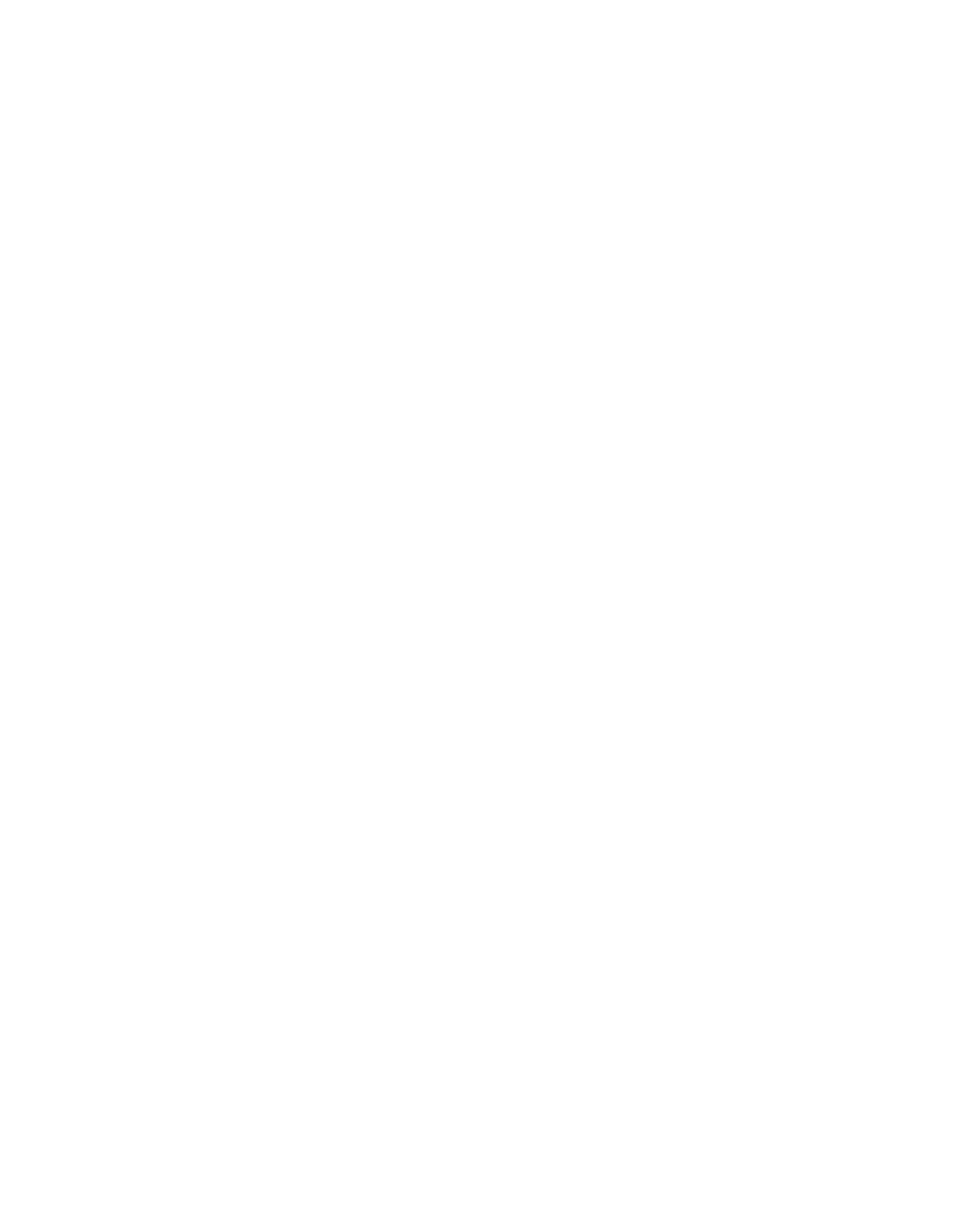# <span id="page-8-0"></span>**Introduction**

We conducted this performance audit of the Department of Finance pursuant to Chapter 6 of the Atlanta City Charter, which establishes the City of Atlanta Audit Committee and the City Auditor's Office and outlines their primary duties. The Audit Committee reviewed our audit scope in April 2013.

A performance audit is an objective analysis of sufficient, appropriate evidence to assess the performance of an organization, program, activity, or function. Performance audits provide assurance or conclusions to help management and those charged with governance improve program performance and operations, reduce costs, facilitate decision-making and contribute to public accountability. Performance audits encompass a wide variety of objectives, including those related to assessing program effectiveness and results; economy and efficiency; internal controls; compliance with legal or other requirements; and objectives related to providing prospective analyses, guidance, or summary information.<sup>1</sup>

We undertook this audit because the city's external auditors previously identified problems with the cash pool, including lack of procedures to ensure accurate recording of transactions, untimely recording of transactions, and lack of transparency of cash pool activity. The Department of Finance entered into an agreement In December 2008 for the general fund to repay with interest the Department of Watershed Management for \$116 million spent from the cash pool to cover deficits in other funds. Most of the deficit spending related to the construction of the public safety headquarters.

## <span id="page-8-1"></span>**Background**

Cash pooling is a cash management technique that is intended to optimize investment opportunity and reduce transaction costs and banking fees. Cash receipts are pooled into a single account (called the concentration account) from which funds are disbursed to pay for goods and services. Surplus funds not needed for day-to-day

 $\overline{a}$ 

<sup>1</sup> Comptroller General of the United States, *Government Auditing Standards,* Washington, DC: U.S. Government Accountability Office, 2011, p.17-18.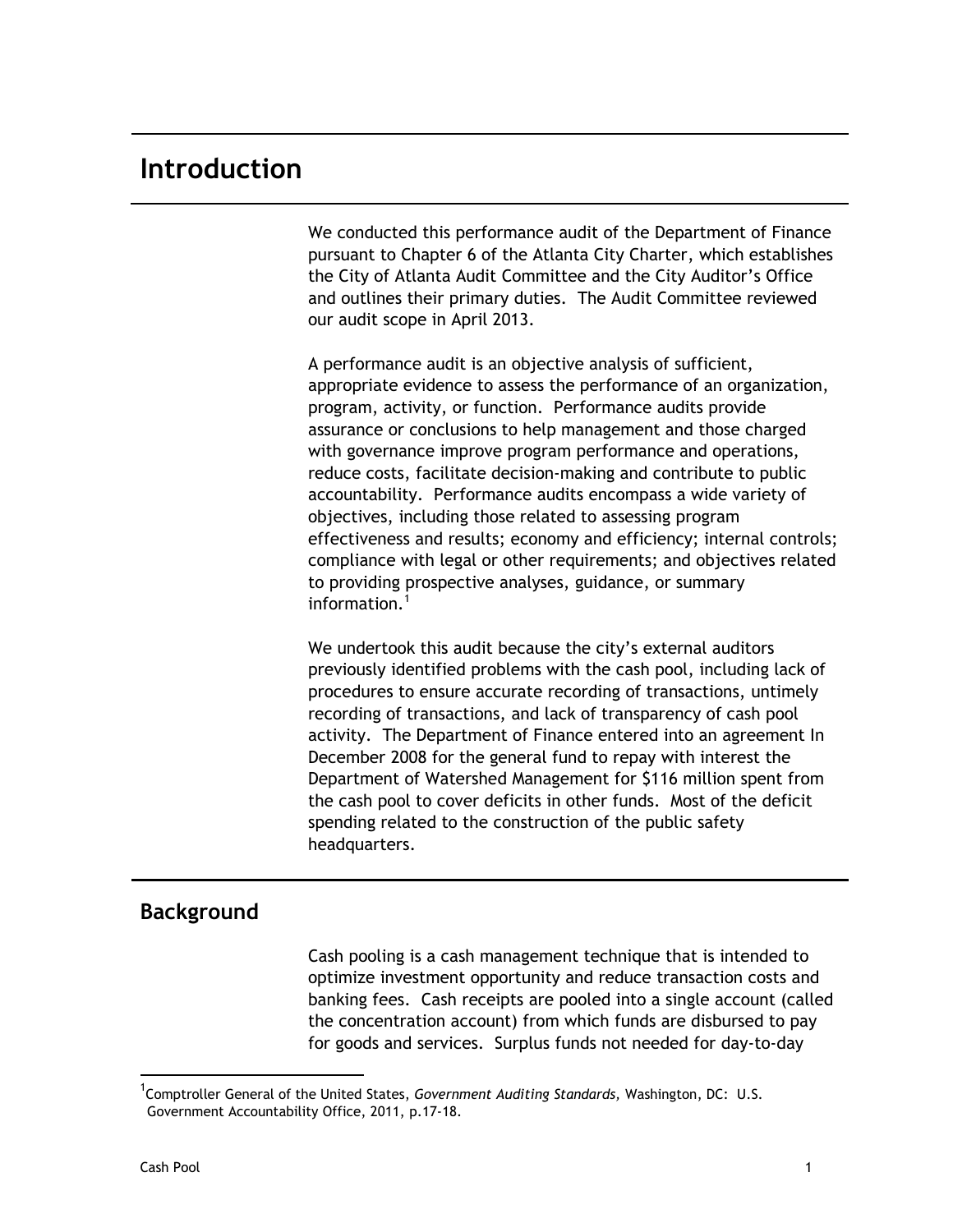operating expenses are invested and the investment income shared among funds. As of April 2013, the city had 29 funds participating in its cash pool and 107 funds not participating in the cash pool. Participating funds include the general fund, enterprise funds, and various special revenue funds. Non-participating funds include mostly bond, grant, and tax allocation district funds.

The diagram in Exhibit 1 illustrates how the city's cash pool works. Revenue is deposited into city bank accounts as it is received. Money deposited into accounts of participating funds is automatically transferred (also called "swept") into the cash pool daily. Money deposited into accounts of non-participating funds remains separate from the cash pool. According to the Department of Finance's policy all city payments, including those for nonparticipating funds, are processed from the cash pool. The nonparticipating funds then reimburse the cash pool for the payments made. The city's treasurer invests surplus funds from the cash pool, and investment income is periodically deposited into the cash pool.

#### <span id="page-9-0"></span> **Exhibit 1: Flow of Funds In and Out of the City's Cash Pool**



#### **Source:** City Auditor's Office adapted from the Department of Finance's High Level Cash Flow process

A participating fund's contribution into the cash pool represents its investment and is termed its equity position or equity balance in the cash pool. Disbursements processed for a participating fund reduce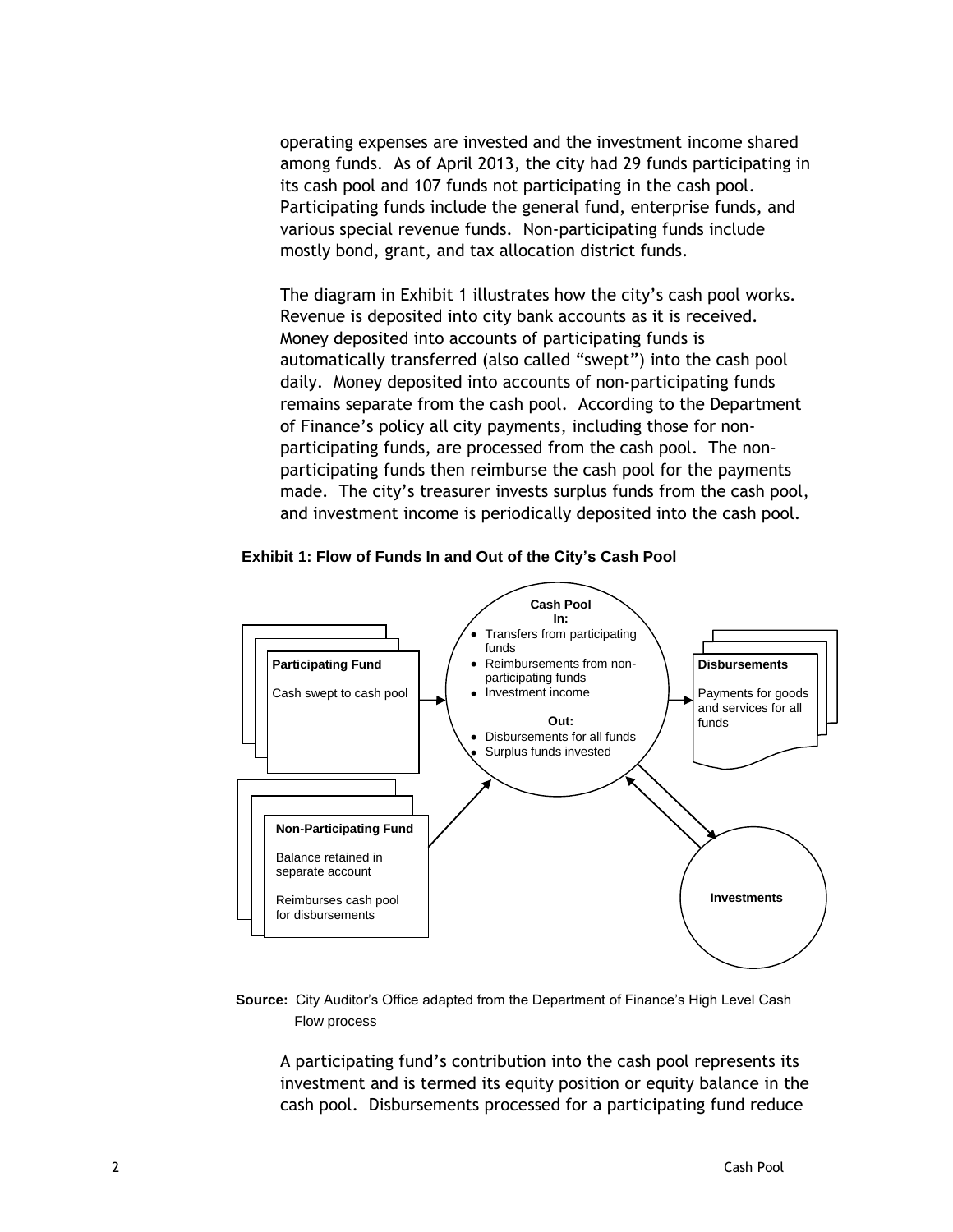its equity in the pool. The Department of Finance allocates cash pool investment income monthly to the participating funds proportionate to their equity balances in the cash pool. Exhibit 2 illustrates the interest allocation. At the end of the year, finance "trues up" the annual interest allocation based on average daily and monthly equity balances.



#### <span id="page-10-0"></span>**Exhibit 2: Cash Pool Fund Participation and Investment Cycle**

**Source:** City Auditor's Office staff simplified rendering of the fund investment cycle in the cash pool

**State law and city policy provide guidelines for prudent cash and investment management.** State law allows local governments to invest and reinvest any money subject to its control and jurisdiction in:

- Obligations of Georgia or of other states;  $\bullet$
- Obligations issued by the United States government;
- Obligations fully insured or guaranteed by the United States  $\bullet$ government or a United States government agency;
- $\bullet$ Obligations of any corporation of the United States government;
- Prime bankers' acceptances;  $\bullet$
- The local government investment pool established by Code  $\bullet$ Section 36-83-8;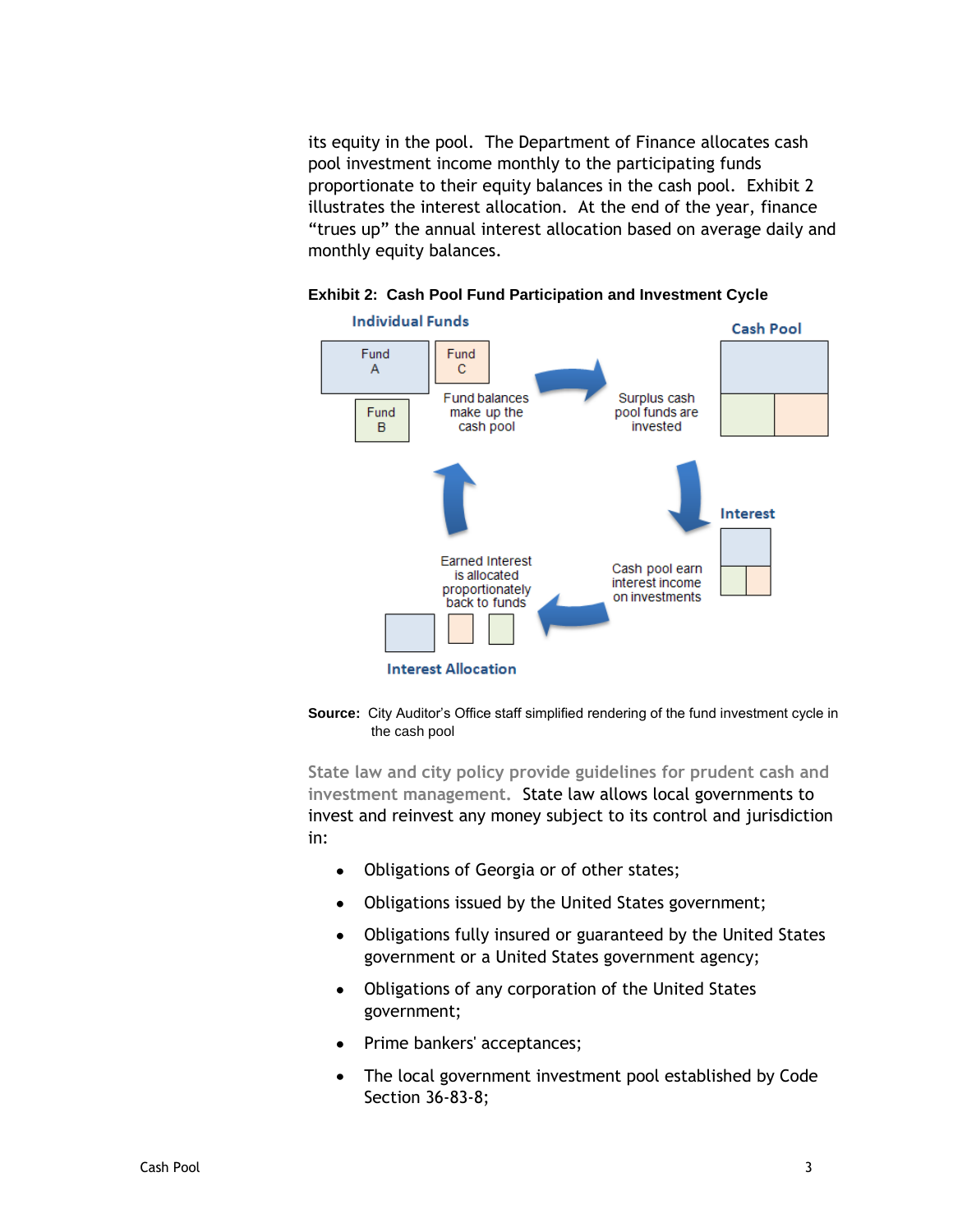- $\bullet$ Repurchase agreements; and
- Obligations of other political subdivisions of this state.<sup>2</sup>  $\bullet$

City code authorizes the chief financial officer to invest or reinvest all surplus funds of any type not immediately needed. According to established city guidelines, investment of public funds should provide maximum security and the best yield while meeting the daily cash flow demands of the city. $3$ 

**Three divisions in the Department of Finance are responsible for cash pool activity and accounting.** The Office of Treasury Services opens bank accounts for all new funds. The General Accounting Division (part of the Office of the Controller) creates the corresponding cash account on the general ledger. General accounting also calculates the investment income earned by participating funds and creates journal entries to record all activity in the general ledger. The Accounts Payable Division (also part of the Office of the Controller) processes vendor payments while treasury processes wire transfers and ACH (Automated Clearing House) transactions initiated by departments. Treasury is also responsible for investing the surplus funds from the cash pool (see Exhibit 3).

| <b>Treasury</b>               | <b>General Accounting</b>          | <b>Accounts Payable</b>               |
|-------------------------------|------------------------------------|---------------------------------------|
| Opens New Bank<br>Accounts    | Creates General Ledger<br>Accounts | Issues payments<br>from the cash pool |
| Invest Surplus Funds          | Calculates Interest Income         |                                       |
| Processes Wire<br>transfers   | <b>Creates Journal Entries</b>     |                                       |
| Processes ACH<br>transactions |                                    |                                       |

#### <span id="page-11-0"></span>**Exhibit 3: Cash Pool Responsibilities**

**Source:** City Auditor's Office summary of finance policies and conducted interviews

 $\overline{a}$  $^2$  O.C.G.A. § 36-83-4. Authorized investments; delegation of investment authority to financial officer; objective of investment

<sup>&</sup>lt;sup>3</sup> Atlanta, Georgia, Municipal Code, § 2-323. - Investing of city funds.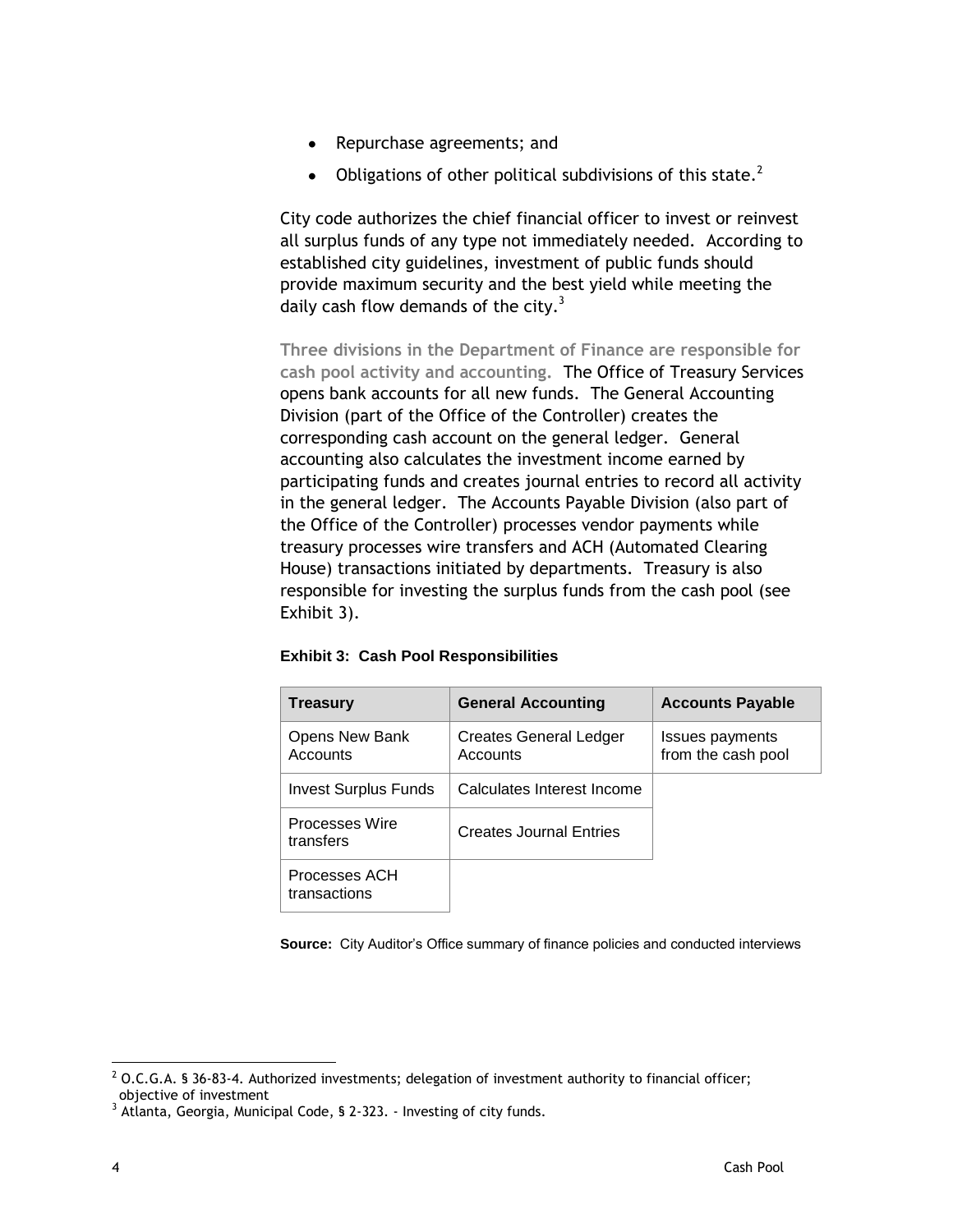## <span id="page-12-0"></span>**Audit Objectives**

This report addresses the following objectives:

- Are all funds participating in the cash pool that should be?
- Are cash pool transactions properly recorded to the general ledger?

### <span id="page-12-1"></span>**Scope and Methodology**

We conducted this audit in accordance with generally accepted government auditing standards. We focused our analysis on cash pool activity from July 2011 through December 2012 and primarily reviewed control procedures that are the responsibility of the General Accounting Division.

Our audit methods included:

- $\bullet$ Interviewing city staff to understand key processes for the cash pool
- Reviewing the classification of participating and non- $\bullet$ participating funds
- Analyzing the allocation of interest to participating funds
- Investigating bank accounts of participating funds that are excluded from the cash pool
- Testing the accuracy of the monthly cash pool close processes, including interest allocation and variance analysis

We deferred testing monthly bank reconciliation procedures because we plan to conduct a separate audit of reconciliations.

Generally accepted government auditing standards require that we plan and perform the audit to obtain sufficient, appropriate evidence to provide a reasonable basis for our findings and conclusions based on our audit objectives. We believe that the evidence obtained provides a reasonable basis for our findings and conclusions based on our audit objectives.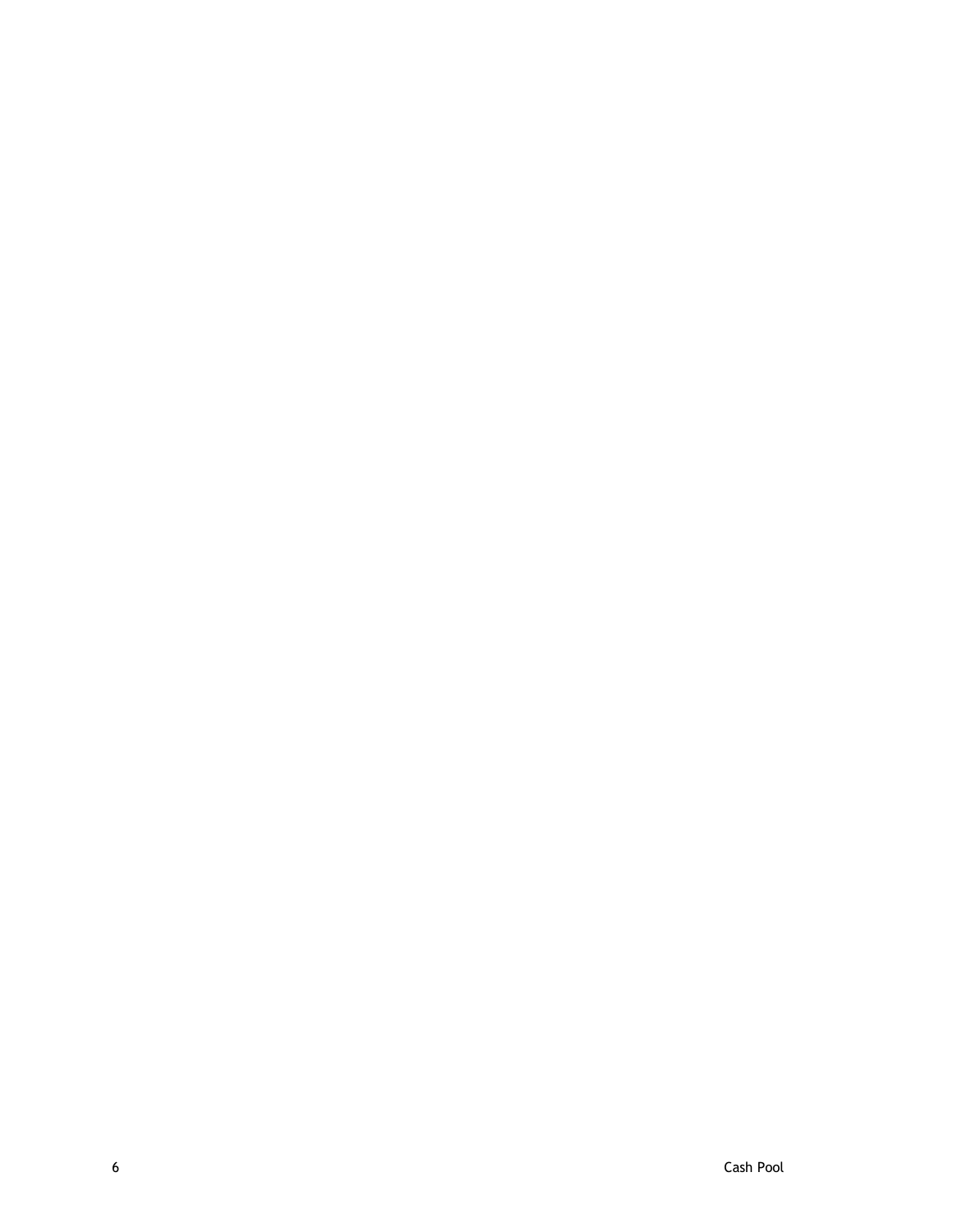# <span id="page-14-0"></span>**Findings and Analysis**

## <span id="page-14-1"></span>**Lack of Pool Participation Limits Cash Management Effectiveness**

Currently 107 funds are excluded from participating in the cash pool with bond, tax allocation district, and grant funds making up 96 of the non-participating funds. The basis for excluding funds from the cash pool is unclear. Finance staff told us that funds are excluded from cash pool participation when commingling is prohibited by legislation or other external restrictions apply, but lack documentation or institutional knowledge to support individual fund restrictions. We reviewed tax allocation district legislation but identified no restrictions that would prevent their participation in the cash pool, and state law explicitly permits municipalities to invest tax allocation district proceeds in the same manner as other funds. In addition, 17 bank accounts associated with participating funds are currently excluded from cash pool participation. Our review of documents related to five of the accounts found the exclusion was warranted for two of the five.

Lack of cash pool participation increases transaction and opportunity costs, as more transactions are required and less pooled money is available for investment. Further, non-participating funds have been slow to reimburse the cash pool. As of December 2012 nonparticipants owed the cash pool nearly \$60 million. While the balance owed was down to about \$10 million in May 2013, delays in reimbursements reduce the cash available for city operations and for investing.

We recommend the chief financial officer evaluate the classification of each non-participating fund and document the criteria prohibiting each fund's inclusion in the cash pool. Funds without documented restrictions should be reclassified as cash pool participants. The chief financial officer should also ensure that departments with nonparticipant funds reimburse the cash pool promptly for expenses.

### <span id="page-14-2"></span>**Reasons for Funds Not Participating Are Undocumented**

Finance staff told us that legislation or other external restrictions govern whether a fund can participate in the cash pool. Staff said that in the absence of specific restrictions, the fund should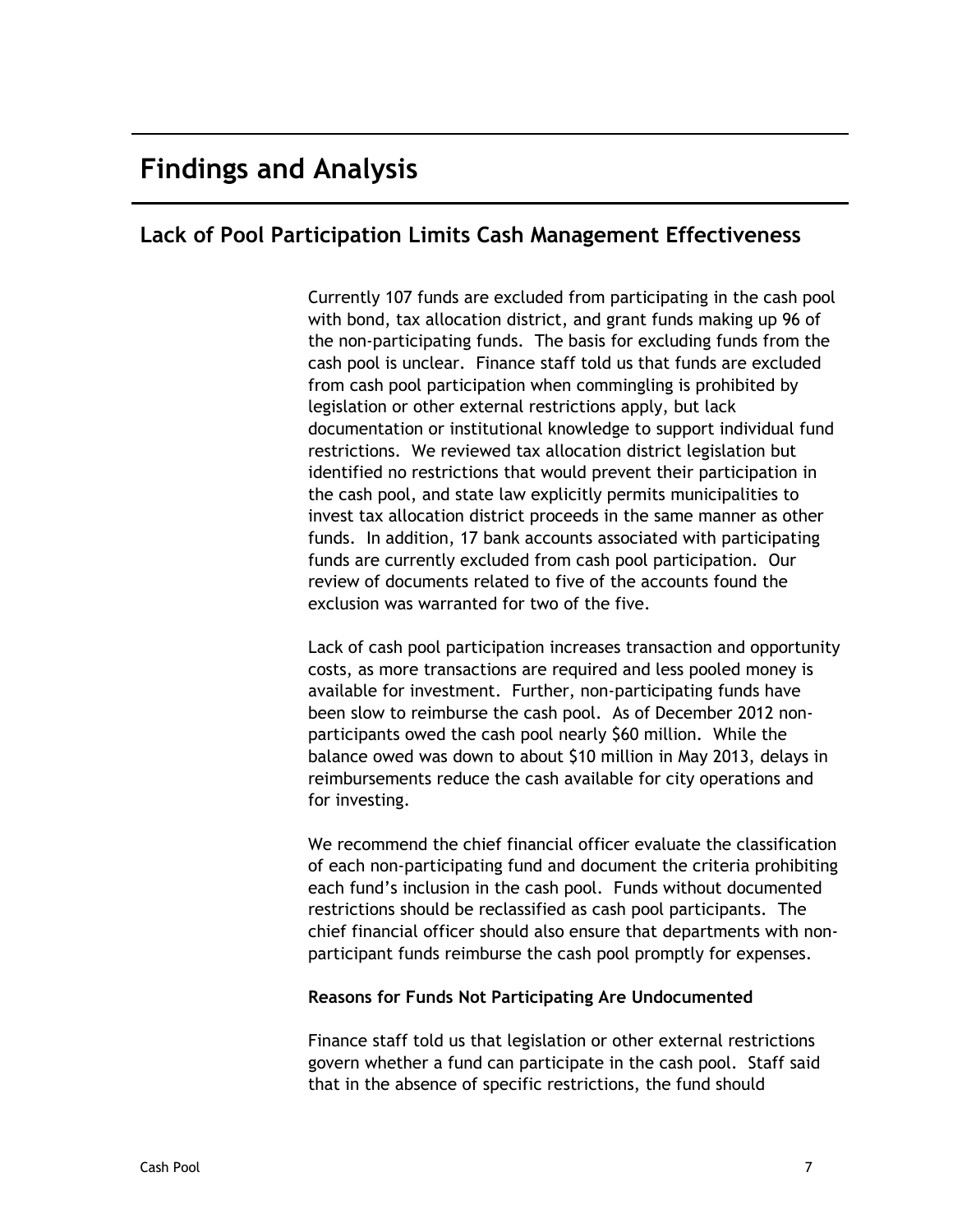participate, but lack documentation or institutional knowledge to support restrictions for the 107 non-participating funds.

**The department identified 107 funds that are excluded from the cash pool.** These funds consist mostly of bond, tax allocation district, and grant funds, which make up 96 of the non-participating funds (see Exhibit 4). While bond funds accounted for 75% of the non-participating funds, one bond fund  $-$ the annual bond fund  $$ participates in the cash pool.

### **No documentation to support fund**

**classification.** Finance did not provide us with any documentation to support the reasons that funds were classified as participating or nonparticipating. Staff was uncertain why the annual bond fund participates in the cash pool while all other bond funds do not.

### <span id="page-15-1"></span>**Exhibit 4: Non-Participating Funds by Type of Fund**

| <b>Fund Type</b>               | <b>Number of Funds</b> |
|--------------------------------|------------------------|
| Bond                           | 80                     |
| <b>Tax Allocation District</b> | 10                     |
| Grant                          | 6                      |
| Pension                        | 4                      |
| <b>Capital Projects</b>        | 3                      |
| Trust                          | 3                      |
| Proprietary                    | 1                      |
| <b>Grand Total</b>             | 107                    |

We reviewed legislation and other documents

**Source:** Department of Finance list of nonparticipating funds

related to the establishment of the city's ten tax allocation districts. We identified no requirements that prohibit inclusion of tax allocation district proceeds in the cash pool, and state law<sup>4</sup> explicitly permits municipalities to invest tax allocation district proceeds in the same manner as other funds. We did not independently review bond documents to assess whether individual covenants prohibit pooling of funds.

#### <span id="page-15-0"></span>**Lack of Participation Increases Transaction and Opportunity Costs**

Cash pooling is intended to reduce transaction costs and optimize investment opportunity. By limiting the number of funds that participate in the cash pool, the city reduces its effectiveness.

**Lack of participation in the cash pool increases the number of transactions.** After the Accounts Payable Division pays expenses of non-participating funds from cash pool, the General Accounting

 $\overline{a}$ 

 $4$  O.C.G.A. § 36-44-11: Positive tax allocation increments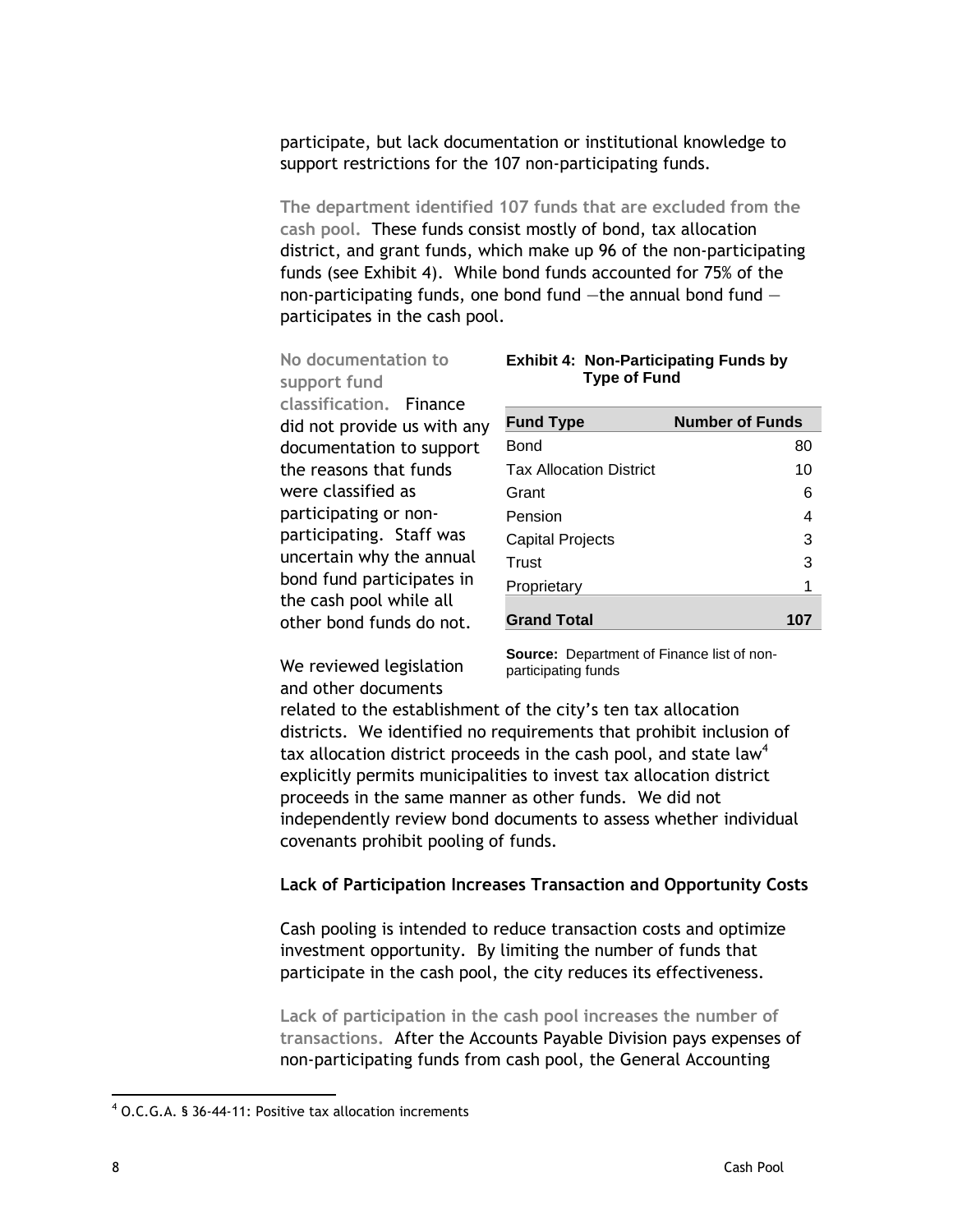Division sets up an inter-fund receivable and seeks reimbursement for the expenses. Departments responsible for the non-participating funds must submit wire transfer requests to the Office of Treasury Services to repay the amount owed. General accounting cannot initiate the reimbursement on its own.

**Non-participating funds owe the cash pool.** General accounting tracks funds owing or owed by the cash pool. As of December 2012 non-participants owed the cash pool about \$60 million. By March 2013 the amount owed by non-participating funds was reduced to nearly \$10 million.

Exhibit 5 shows the number of non-participating fund that owed the cash pool and the amounts owed as of December 2012 and May 2013. Overall non-participating funds owed the cash pool more than the pool owed these fund types.

| <b>Fund Type</b>        | <b>Number of Fund</b><br>Types tracked in<br><b>Dec 2012</b> | <b>Value of Dec</b><br>2012 Amount<br>by Fund | <b>Number of Fund</b><br><b>Types tracked in</b><br><b>May 2013</b> | Value of May 2013<br><b>Amount by Fund</b> |
|-------------------------|--------------------------------------------------------------|-----------------------------------------------|---------------------------------------------------------------------|--------------------------------------------|
| Bond                    | 22                                                           | -\$35,253,362                                 | 16                                                                  | $-$6,076,758$                              |
| <b>Capital Projects</b> | 2                                                            | $-$1,396,961$                                 |                                                                     | $-$3,456,769$                              |
| Grant                   | 4                                                            | $-$12,917,176$                                |                                                                     |                                            |
| Pension                 | $\overline{4}$                                               | $-$1,698,332$                                 | 2                                                                   | $-$376,575$                                |
| <b>TAD</b>              | 5                                                            | $-$7,295,760$                                 | 2                                                                   | $-$2,290$                                  |
| Trust                   |                                                              | $-$490,734$                                   |                                                                     |                                            |
| <b>Grand Total</b>      | 38                                                           | $-$59,052,325$                                | 21                                                                  | $-$9,912,393$                              |

<span id="page-16-0"></span>**Exhibit 5: Balances Due to the Cash Pool by Fund Category**

**Source:** Department of Finance Interfund Receivables Tracking Reports

General accounting's tracking sheet as of May  $31<sup>st</sup>$  2013 noted:

- $\bullet$ The cash pool received no reimbursements from the 3129- 2005A Park Improvement Bond for expenses incurred from March 2012 through April 2013. As of May 2013 this fund owed the cash pool more than \$841,000 having owed about \$60,000 in December 2012.
- The cash pool received no reimbursements from the 5523-Airport Commercial Paper Series 2010A fund for expenses incurred from July 2012 through March 2013. The amount owed almost doubled between December 2012 and May 2013.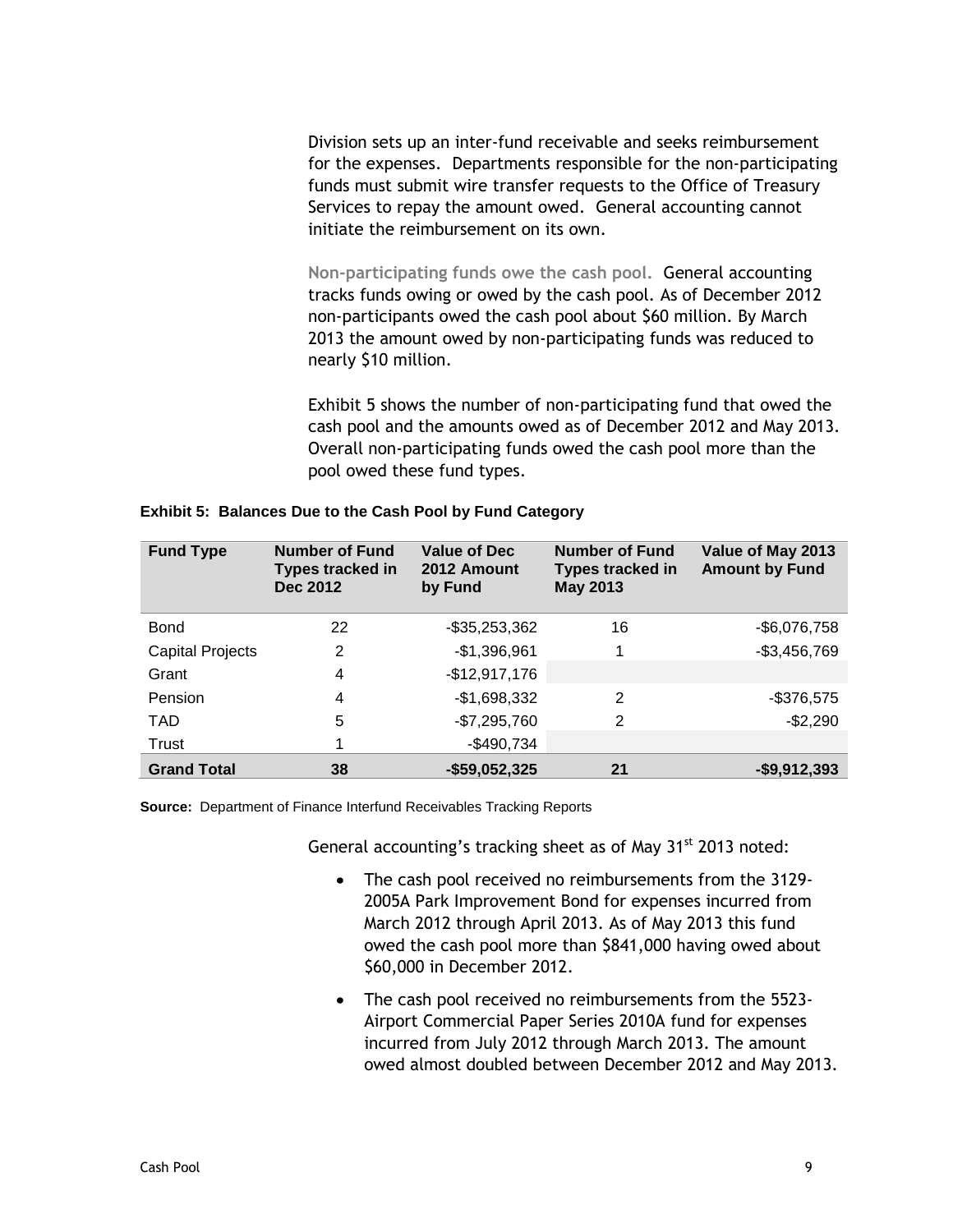- Duplicate repayments from six funds resulted in the cash pool owing those funds about \$1.7 million.
- Fund 3128-2005 B, G.O. Bond Project, had no funds to repay the \$9,069 owed to the cash pool.

Both lack of participation in the cash pool and late reimbursements to the cash pool increase opportunity costs by limiting surplus funds that could be invested. The chief financial officer should evaluate the classification of all non-participating funds and document the specific criteria prohibiting each fund's inclusion in the cash pool. Funds without restrictions should be reclassified as cash pool participants. The chief financial officer should also ensure that departments responsible for the remaining non-participant funds reimburse the cash pool promptly for expenses.

### <span id="page-17-0"></span>**Some Bank Accounts of Participating Funds Are Excluded From the Cash Pool**

The Department of Finance identified 17 accounts belonging to seven participating funds that were excluded from the cash pool. These accounts had a combined balance of \$24.6 million at the end of December 2012. Most of the account balances were in the Water and Waste Water Revenue and Airport Revenue funds (see Exhibit 6).

We reviewed 5 of the 17 accounts excluded from the cash pool – two from watershed funds and three from aviation funds. These accounts contained about \$23 million, over 94 percent of the combined balance for all excluded accounts as of December 2012.

**Exclusion of watershed accounts is warranted.** Two bank accounts under the Water and Waste Water Revenue participating fund were excluded from the cash pool. One account, the GEFA (Georgia Environmental Finance Authority) Debt Service account, was established to comply with GEFA's loan program. The program requires the borrower to establish a separate trust account (the "Debt Service Reserve Account") for the benefit of the lender. The Debt Service Reserve Account names GEFA as the beneficiary and prohibits the withdrawal of funds without GEFA's written consent. The other excluded bank account from the Water and Waste Water Revenue fund is part of active city litigation and as such must remain separate from the cash pool.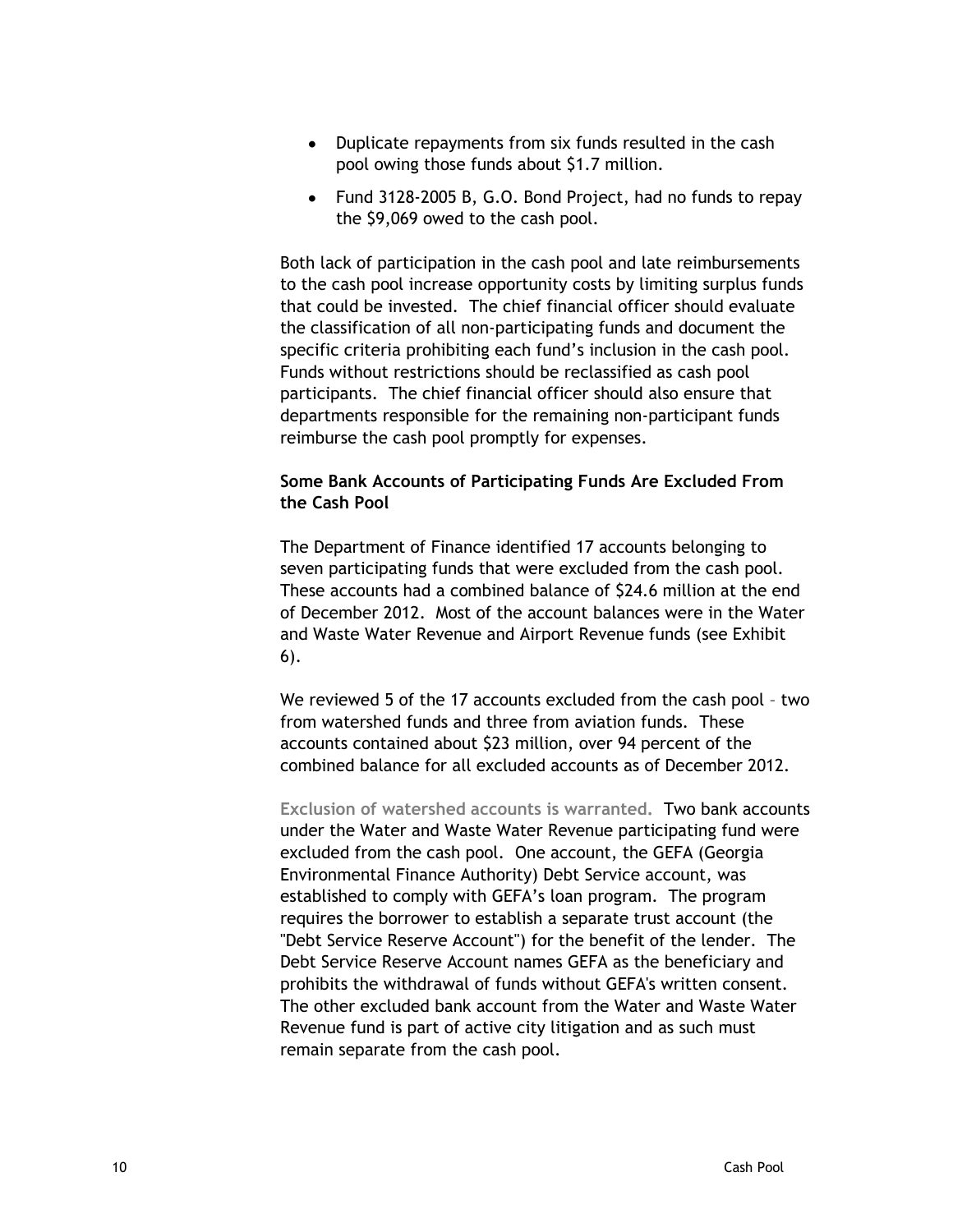| <b>Fund</b>                 | Dec 2012<br><b>Balances</b> | Percentage | <b>Count of</b><br><b>Accounts</b> |
|-----------------------------|-----------------------------|------------|------------------------------------|
| Water & Waste Water Revenue | \$18,803,344                | 76.5%      | 2                                  |
| <b>Airport Revenue</b>      | \$4,414,881                 | 18.0%      | 3                                  |
| <b>Trust Fund</b>           | \$676,476                   | 2.8%       | 5                                  |
| <b>Capital Finance</b>      | \$423,229                   | $1.7\%$    | 3                                  |
| Group Insurance Fund        | \$145,267                   | 0.6%       | 1                                  |
| Agency Fund                 | \$99,532                    | $0.4\%$    | 1                                  |
| General Fund                | \$32,331                    | 0.1%       | 2                                  |
| <b>Grand Total</b>          | \$24,595,060                |            | 17                                 |

#### <span id="page-18-0"></span>**Exhibit 6: Total Account Balances in Participating Funds Excluded from the Cash Pool**

**Source:** Oracle Financial Application

**Aviation accounts should be part of the cash pool.** Three bank accounts belonging to the Airport Revenue fund were excluded from the cash pool. The Airport Revenue Depository and the Airport Parking Depository accounts were set up to receive deposits from entities that conduct activities on airport property and the department's parking operator. While the accounts do not automatically sweep balances to the cash pool, staff transfers funds to the pool bi-monthly, leaving a \$1.5 million balance in each account. Treasury staff acknowledged no wire transfers occurred for the Airport Revenue Depository during July 2011 through November 2011 resulting in a onetime transfer of almost \$149 million during December 2011. Neither the Department of Aviation controller nor the Debt and Investments staff in the Department of Finance could provide the rationale for the established target balance. We noted instances in which aviation staff initiated wire transfers that resulted in account balances below the target balance, suggesting that the target balances may be unnecessary.

Treasury established the third aviation account, the Airport EMS account, to support a third party vendor agreement with Revenue Rescue Incorporated, a subsidiary of Intermedix Corporation. The agreement allows the vendor to bill individuals, insurance companies, Medicare, and Medicaid for use and transport for services rendered by the Atlanta Fire Rescue Department at Hartsfield-Jackson Atlanta International Airport. The agreement requires the vendor to direct payments to a city-designated lockbox or bank account to which city alone has signature authority. The city is required to provide the vendor with monthly bank reports.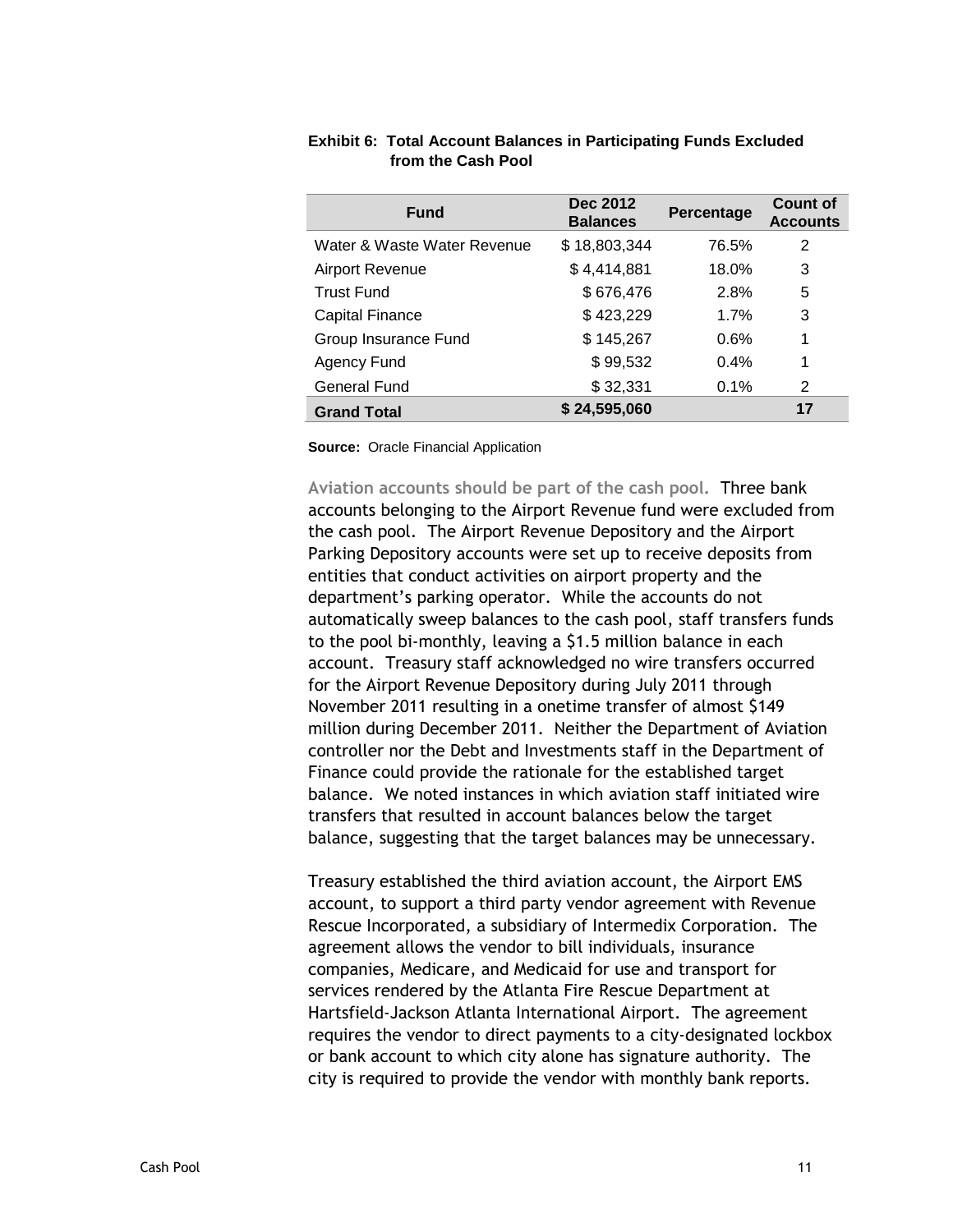Nothing in the agreement requires segregation of the account by the city.

General ledger activity for the account began in May 2012. The account accumulated about a \$420,000 balance through December 2012. No money was transferred to the cash pool. We reviewed bank statements for May, June, July, and December 2012; the account earned no interest and incurred monthly service charges averaging \$513.

We recommend placing the Airport Revenue Depository, Airport Parking Depository and Airport EMS accounts into the cash pool structure. We further recommend the chief financial officer evaluate the need for maintaining \$1.5 million balances in the Airport Revenue Depository and Airport Parking Depository bank accounts.

### <span id="page-19-0"></span>**Controls to Identify Material Errors Are Effective**

General accounting reviews, analyzes, and reconciles the cash pool balances to city financial records every month during its close out process. While we found no errors in the variance analysis, spreadsheet errors led to misallocation among participating funds of 2.3% of the cash pool interest earned in fiscal year 2012. The general fund received about \$22,300 less in interest than it should have earned.

We have not yet tested the accuracy of monthly bank reconciliations because these are the subject of a separate audit in our current audit plan.

We recommend the controller implement a review of the year-end true-up calculation to ensure the accurate calculation and recording of interest to participating funds.

### <span id="page-19-1"></span>**Spreadsheet Errors Allowed Misallocation of Interest among Funds**

General accounting calculates interest allocated to funds participating in the cash pool as part of its monthly close out procedures. The monthly interest allocations are recorded as estimates. General accounting performs a year-end "true-up" of the monthly estimates by recalculating each fund's investment in cash pool using an average daily/monthly balance method. General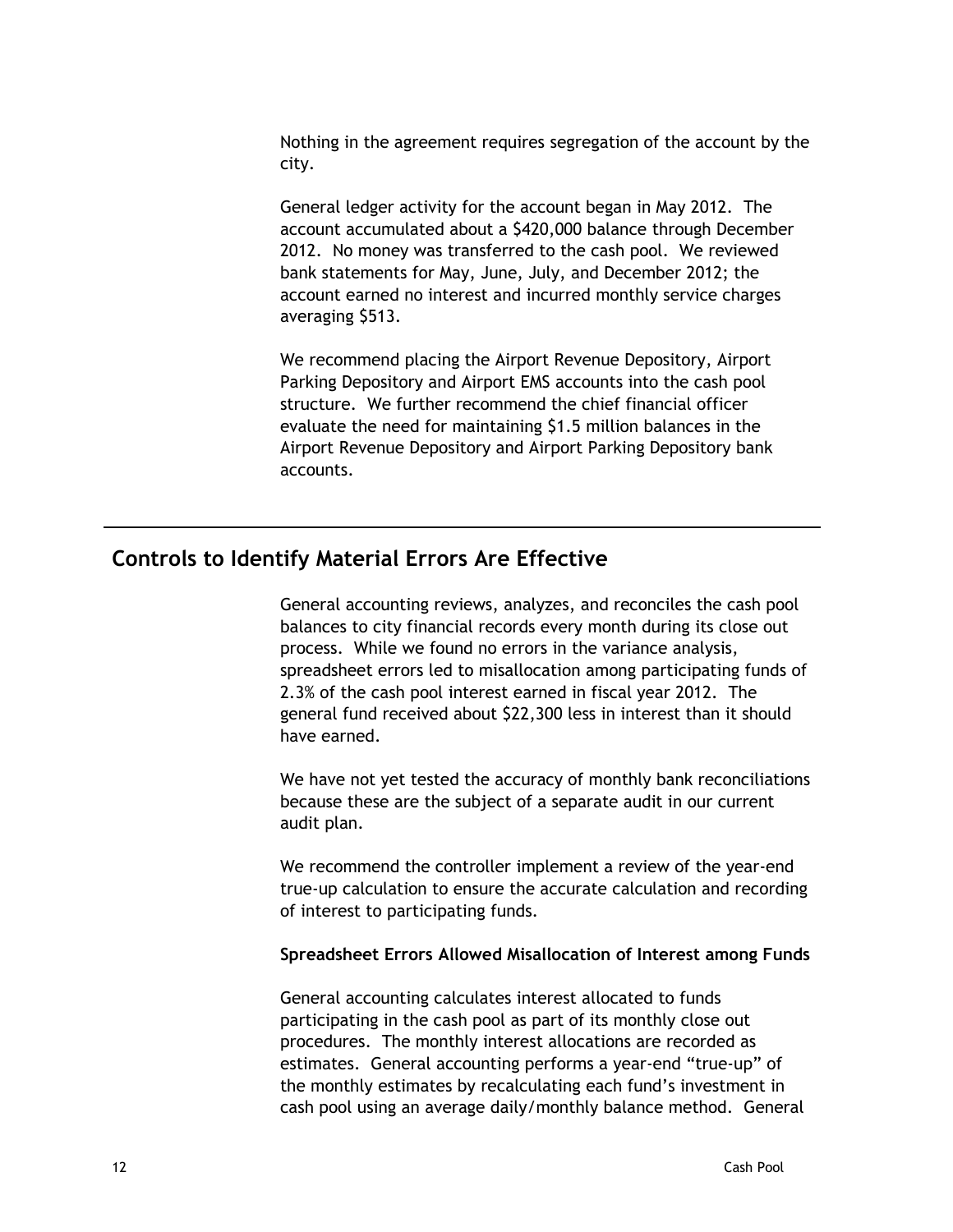accounting then records any adjustments required to monthly estimates at year end.

Exhibit 7 shows the steps general accounting takes to calculate and record the interest allocation for participating funds. In steps four through eight general accounting staff use a Microsoft Excel workbook to manually derive the interest allocation for each fund.



<span id="page-20-0"></span> **Exhibit 7: Cash Pool Interest Allocation – Flow Chart**

 **Source:** Department of Finance Cash Pool Process and Procedures Presentation

We reviewed the year-end interest allocation work book for fiscal year 2012 and noted multiple errors resulting from referencing the wrong cells in a formula and omitting cells in aggregate sum formulas. These errors resulted in the misallocation of about \$87,100 in interest to participating funds, representing 2.3% of the interest earned in fiscal year 2012. The biggest impacts occurred in the:

- Special 1% Sales and Use Tax fund, which owed the cash pool  $\bullet$ about \$10,000 but instead received interest income of almost \$30,000
- General fund, which received almost \$22,300 less in interest due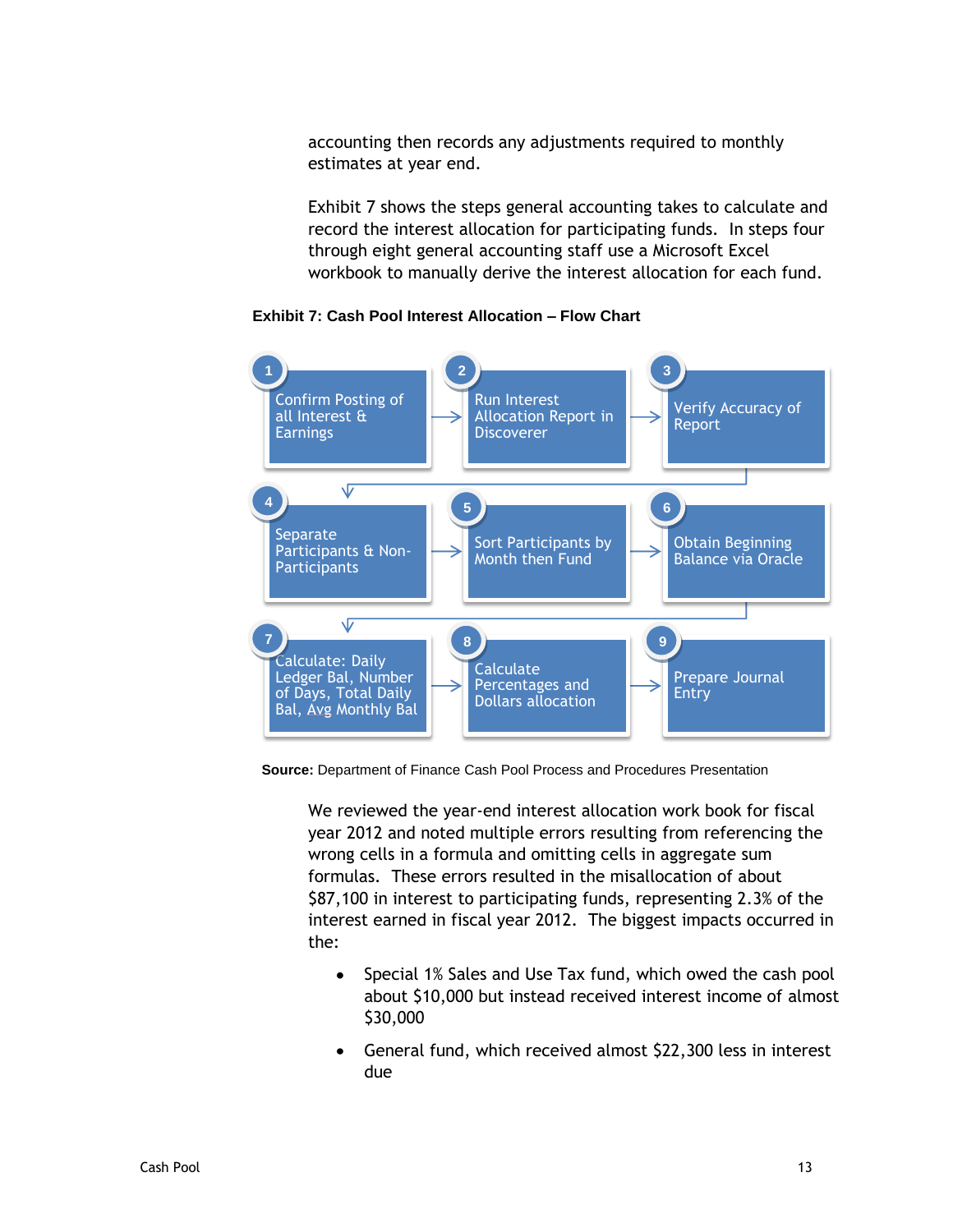- Airport Renewal Extension fund, which received about \$9,400 less in interest due
- Water and Waste Water Revenue fund, which received almost \$2,800 less in interest due
- Water and Waste Water Renewal Extension fund, which received almost \$5,300 less in interest due

Errors for the rest of the participating funds ranged between owing the cash pool just over \$1,700 to receiving about \$1,640 less interest than due.

While a 2.3% error is not large, we recommend the controller direct staff to use functions within Excel to verify formulas used in the year-end true up calculation to ensure the accurate calculation and recording of interest to participating funds.

### <span id="page-21-0"></span>**Month-to-Month Variance Analysis Functioned as an Effective Control**

General accounting also analyzes changes in cash pool balances for participating funds as part of its month end close process. Staff calculates changes in month-to-month balances and researches the reasons for any change of 10% or more and any change in value of more than \$100,000. The analysis is intended to flag material errors that may affect the investment in cash pool. According to the American Institute of Certified Public Accountants:

> "Misstatements, including omissions, are considered to be material if they, individually or in the aggregate, could reasonably be expected to influence the economic decisions of users made on the basis of the financial statements."

We reviewed the variance analysis reports prepared for October, November and December 2012. Staff had prepared each report timely and each report contained notes explaining variances that met the threshold. General accounting also tracks and compiles a monthly list of non-participating funds that owe or are owed by the cash pool. Staff distributes the report to departments requesting their review and reimbursement. The monthly report lists major concerns, duplicate payments, no recent payments, and other.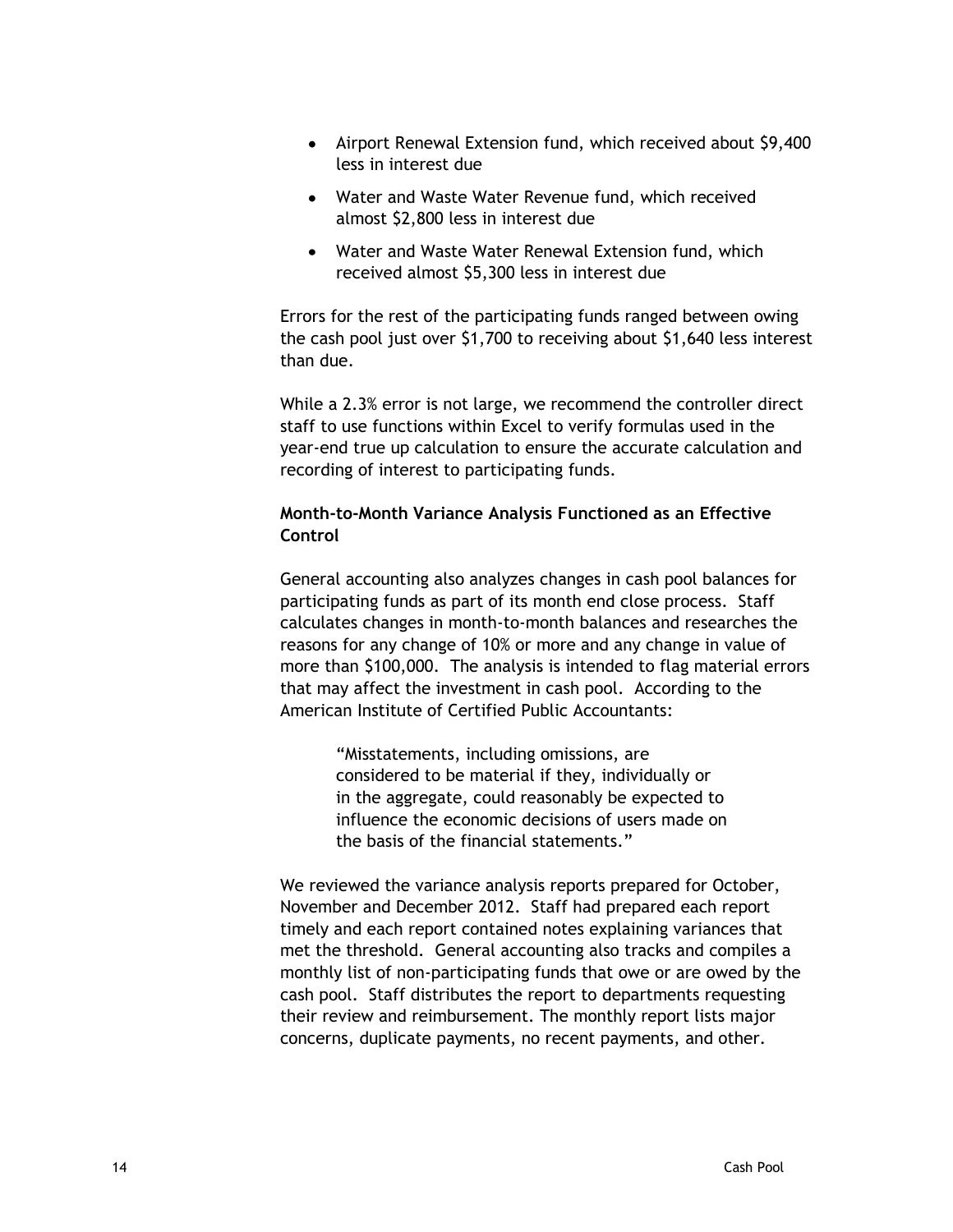# <span id="page-22-0"></span>**Recommendations**

- 1. The chief financial officer should evaluate the classification of non-participating funds and document the specific criteria prohibiting each fund's inclusion in the cash pool. Funds without restrictions should be reclassified as cash pool participants.
- 2. The chief financial officer should also ensure that departments responsible for the remaining non-participant funds reimburse the cash pool promptly for expenses
- 3. The chief financial officer should add the Airport Revenue Depository, Airport Parking Depository and Airport EMS bank accounts into the cash pool structure. The chief financial officer should also evaluate the need for maintaining \$1.5 million balances in the Airport Revenue Depository and Airport Parking Depository bank accounts.
- 4. The controller should implement a review of formulas used in the year-end true up calculation to ensure the accurate calculation and recording of interest to participating funds.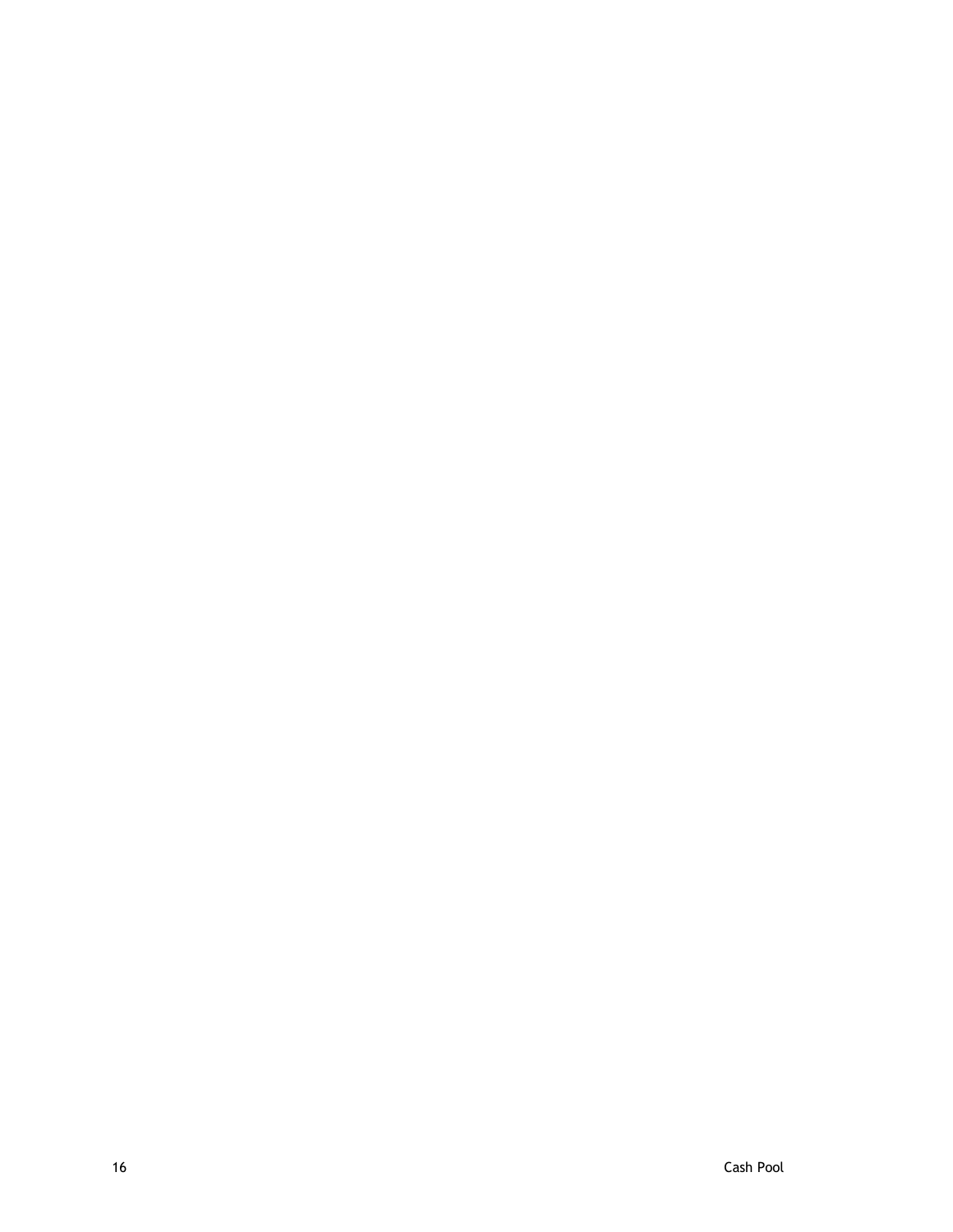# <span id="page-24-0"></span>**Appendices**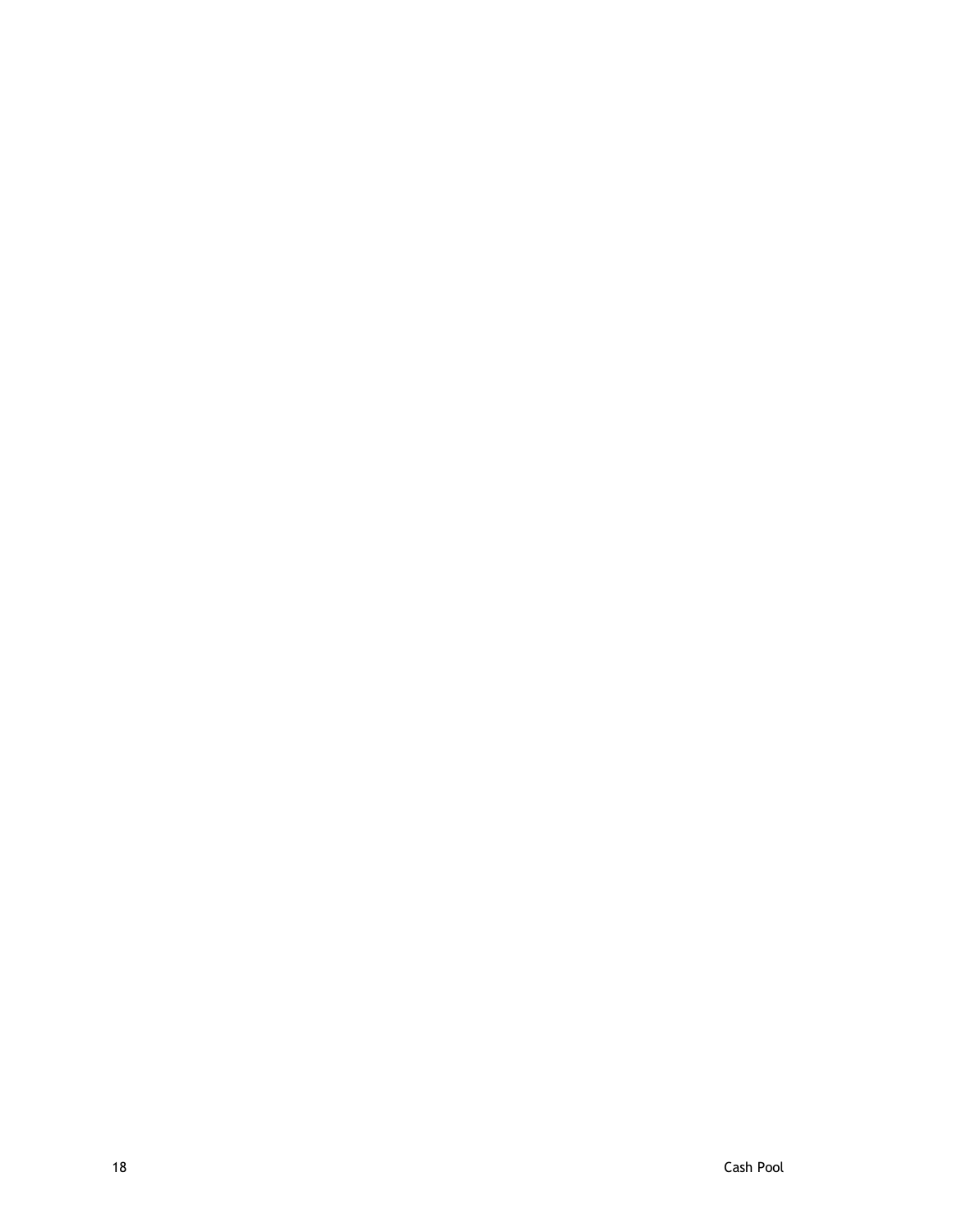### **Appendix A Management Review and Response to Audit Recommendations**

| Report # 13.04                                                                                                                                                                                                                                                                                                                                                                                                                                                                                                                                                                                                                                                                                                                                                                                                                                                           | <b>Cash Pool</b>                                                                                                                                                                                                                                                                                                                                                     | 10/18/2013             |  |
|--------------------------------------------------------------------------------------------------------------------------------------------------------------------------------------------------------------------------------------------------------------------------------------------------------------------------------------------------------------------------------------------------------------------------------------------------------------------------------------------------------------------------------------------------------------------------------------------------------------------------------------------------------------------------------------------------------------------------------------------------------------------------------------------------------------------------------------------------------------------------|----------------------------------------------------------------------------------------------------------------------------------------------------------------------------------------------------------------------------------------------------------------------------------------------------------------------------------------------------------------------|------------------------|--|
| Recommendation #1:<br>The chief financial officer should evaluate the classification of non-participating funds and document the specific criteria<br>prohibiting each fund's inclusion in the cash pool. Funds without restrictions should be reclassified as cash pool participants.                                                                                                                                                                                                                                                                                                                                                                                                                                                                                                                                                                                   |                                                                                                                                                                                                                                                                                                                                                                      |                        |  |
| <b>Proposed Action:</b>                                                                                                                                                                                                                                                                                                                                                                                                                                                                                                                                                                                                                                                                                                                                                                                                                                                  | The City of Atlanta Department of Finance agrees with this recommendation. The City of Atlanta Office<br>of Treasury will review all 107 non- participating funds and determine the validity of such classification.<br>The Treasury Office will also update policies and procedures to include guidelines on classification of<br>funds as a cash pool participant. |                        |  |
| Implementation Timeframe:                                                                                                                                                                                                                                                                                                                                                                                                                                                                                                                                                                                                                                                                                                                                                                                                                                                | Responsible Person:                                                                                                                                                                                                                                                                                                                                                  | Degree of Agreement:   |  |
| 6 months                                                                                                                                                                                                                                                                                                                                                                                                                                                                                                                                                                                                                                                                                                                                                                                                                                                                 | <b>Treasury Chief</b>                                                                                                                                                                                                                                                                                                                                                | Agree                  |  |
| Recommendation #2:<br>The chief financial officer should also ensure that departments responsible for the remaining non-participant funds reimburse the<br>cash pool promptly for expenses                                                                                                                                                                                                                                                                                                                                                                                                                                                                                                                                                                                                                                                                               |                                                                                                                                                                                                                                                                                                                                                                      |                        |  |
| The City of Atlanta Department of Finance believes the onus of making timely payments to cash pool<br><b>Proposed Action:</b><br>rests with the individual departments owing money to cash pool. Currently there is monthly reporting<br>provided by General Accounting Department to owners of all non-participating funds providing detailed<br>information on the aging and nature of expenses. The Treasury Department recommends incorporating<br>practices of accountability. After three months, notification of delinquent cash pool reimbursements will<br>be sent to City Commissioners. The subsequent month, Treasury will initiate an automatic transfer with<br>the exception of cases where there is a dispute. The Controller's Office will work with departments<br>directly to resolve such matters so as to enable prompt reimbursement to cash pool. |                                                                                                                                                                                                                                                                                                                                                                      |                        |  |
| Implementation Timeframe:                                                                                                                                                                                                                                                                                                                                                                                                                                                                                                                                                                                                                                                                                                                                                                                                                                                | Responsible Person:                                                                                                                                                                                                                                                                                                                                                  | Degree of Agreement:   |  |
| 4 months                                                                                                                                                                                                                                                                                                                                                                                                                                                                                                                                                                                                                                                                                                                                                                                                                                                                 | <b>Treasury Chief</b>                                                                                                                                                                                                                                                                                                                                                | <b>Partially Agree</b> |  |